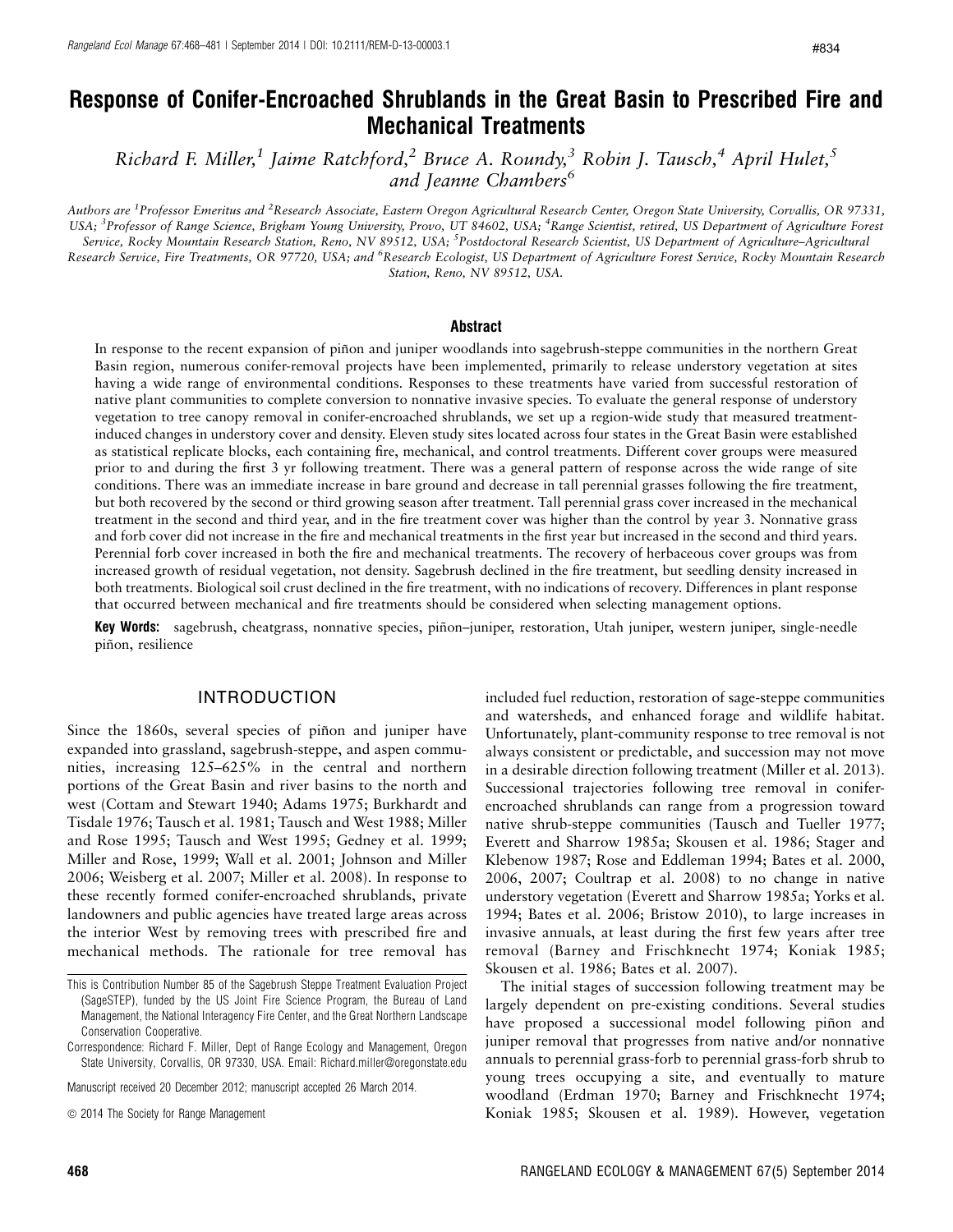dominating the initial phase of succession has been reported to depend upon pre-existing plant composition (Bunting 1985) and can start with a strong response of native perennials (Everett and Sharrow 1985b; Bates et al. 2000, 2007). Conversely, where native herbaceous vegetation is depleted the potential for recovery is limited (Yorks et al. 1994) and invasive annuals may continue to dominate many years after disturbance (Koniak 1985). This may result in a shift of coniferencroached shrublands to new steady states dominated by introduced annuals and biennials following treatment or wildfire (Pellant and Hall 1994; Tausch 1999; Holmes and Miller 2010; Miller et al. 2011).

Piñon- and juniper-encroached shrublands occur over a wide range of environmental conditions and are represented by continually changing gradients in climate, elevation, aspect, slope, geology, soils, and disturbance regimes (West et al. 1978, 1998; Gedney et al. 1999; Miller et al. 2000, 2005, 2011, 2013). This makes current region-wide recommendations difficult and possibly unreliable. However, generalized stateand-transition models that account for specific site attributes (e.g., soil moisture/temperature regimes) may link sites with similar attributes, enabling managers to apply results from one location to another (Bestelmeyer et al. 2009; Chambers et al. 2013; Miller et al. 2013, 2014; Chambers et al. 2014). A key question to address is—Are there predictable patterns in understory response to conifer removal? Although numerous studies have evaluated plant response to tree removal, most studies have been conducted at one location and lack comparability because they vary widely in predisturbance plant composition, the kind and severity of disturbance (e.g., wildfire versus prescribed fire treatment), posttreatment disturbance, and site attributes. A single study conducted at one time and in one or a few places cannot describe the general patterns of plant succession following tree removal across the wide range of environmental variables that characterize conifer encroached shrublands. And there have been surprisingly few studies that made replicated side-by-side comparisons between mechanical and prescribed fire treatments (Miller et al. 2013). The study by Everett and Sharrow (1985a), which evaluated mechanical tree removal across central Nevada, is one of the few multilocational studies conducted in the Intermountain West. Their results showed a distinct pattern in vegetation response across a large area in central Nevada. The results from regional studies that cover a meaningful portion of site variation greatly enhance our ability to evaluate the response of different plant and ground-cover groups under a wide range of conditions, and thus allow us to develop general state-and-transition models. Such studies can describe patterns of variation in plant successional trajectories in conifer-encroached shrublands across a large region, evaluate the consistency of response, identify attributes that may be linked to the response, and allow for the evaluation and extrapolation of results from one site to another. In addition, studies that combine before and after measurements with unmanipulated controls across multiple sites allow for the evaluation of treatment effects in the context of both temporal and spatial variation (Carpenter 1990).

The Sagebrush Treatment Evaluation Project (McIver et al. 2010) set up such a region-wide study to evaluate patterns of understory plant succession after tree removal and to identify important attributes for the development of predictive

models. Study sites were located in conifer-encroached shrublands across a broad geographic area in the northern Great Basin and basins to the north and west. Each study site was a complete block of prescribed fire, mechanical, and control treatments, applied over relatively large plots  $( > 8$ ha). We asked three questions relative to understory plant response to tree removal by fire and mechanical treatments: 1) how do different plant and ground-cover groups respond across a relatively wide range of tree-encroached sites, 2) how consistent was the response to tree removal across a wide range of sites, and 3) do understory cover groups respond differently to removal of juniper and/or piñon by fire versus mechanical treatments during the first 3 posttreatment years?

## METHODS AND MATERIALS

### Study Area

Eleven sites were selected across a broad geographical area in Utah, Nevada, California, and Oregon, encompassing a wide range of environmental conditions (Fig. 1) (McIver et al. 2010). Criteria used to select sites were 1) the dominant shrub was Artemisia tridentata Nutt., 2) there was no evidence that these stands had recently been dominated by old-growth juniper or piñon pine (absence of large stumps and/or  $\log s$ ), 3) soils were loams, 4) native grasses and forbs were present in the understory, and 5) introduced species were present but not a dominant component (observed cover of nonnatives was equal to or less then native herbs). The sites represented four different cover types, each reflecting a different dominant tree species (Table 1). Four study sites were located in western juniper (Juniperus occidentalis Hook.) in California and Oregon, three sites in singleleaf piñon (*Pinus monophylla* Torr.  $\&$  Frém.) and Utah juniper (Juniperus osteosperma [Torr.] Little) in Nevada, and in Utah, two sites in Utah juniper, and two sites in Utah juniper and Colorado piñon (Pinus edulis Engelm). The sites are located within five climate-based major land resource areas (MLRAs), which include the Malheur High Plateau, Klamath Basin, Upper Snake River, Central Nevada Basin and Range, and Salt Lake Basin (US Department of Agriculture–Natural Resources Conservation Service [USDA-NRCS] 2011) (Table 1; Fig. 1). Sites vary considerably in elevation, topography, soils, current vegetation, and climate (Table 1). Soil temperature and moisture regimes ranged from warm–mesic to cool–frigid and aridic–xeric to xeric, respectively. Tree canopy cover within and across the 11 sites varied widely within and across study sites (see figure 4 in Roundy et al. 2014a) from relatively open  $(< 5\%)$  to closed  $(> 20\%)$ . The predominant shrubs and grasses present on the sites prior to treatment are listed in Table 1.

Although all sites are classified as cold desert, weather patterns differ markedly across this geographic range. Sites in California and Oregon have a Pacific Maritime climate, with nearly all precipitation originating in the Pacific Ocean and falling between November and June. This area, which includes the western juniper cover type, lies north of the polar front gradient where temperatures are cooler, summer precipitation lower, and winter precipitation higher (Mitchell 1976). In contrast, sites in Nevada and Utah are located south of the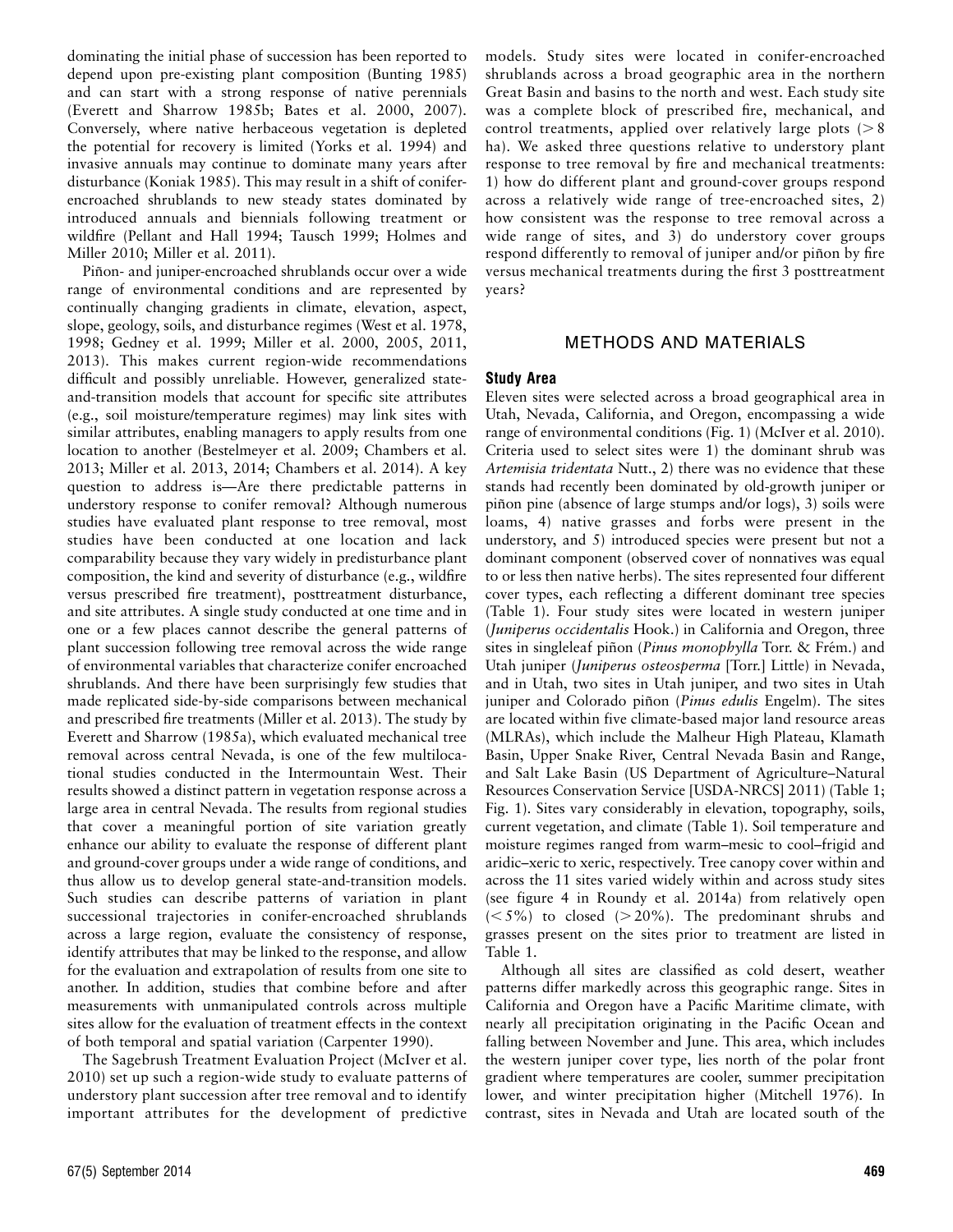

Figure 1. Location of the 11 sites across four major land resource area (MLRA), which include  $10=U$ pper Snake River (USR), 21 = Klamath Basin (KB), 23 = Malheur High Plateau (MHP), 28B = Central Nevada Basin and Range (CNBR), 28A = Salt Lake Basin (SLB). The black dashed line separates the sagebrush steppe (north) and Great Basin sagebrush shrub (south) (West 1983). Sites with different tree cover groups are  $\star$  = western juniper,  $\bullet$  = twoneedle piñon, ▲ Utah juniper, and ▼ Utah juniper+Colorado juniper (derived from US Department of Agriculture Natural Resources Conservation Service, 2011 by Eugénie MontBlanc, University of Nevada, Reno, NV).

polar front gradient, and have a more Continental climate, with less precipitation falling from November to June, and relatively more summer rains originating from the Gulf of Mexico, usually in July or August. However, the summer monsoonal influence for study sites in this portion of the study area is weak compared to regions lying to the south (Colorado Plateau and the southwest Hot Deserts).

#### Site Selection and Experimental Design

Treatment-plot layout was a randomized complete block, with each of the 11 study sites representing a block or replicate. Each replicate block was measured during the growing season immediately prior to treatment application and for three growing seasons immediately following. At each of the 11 study sites, three 8–20-ha treatment plots were established, and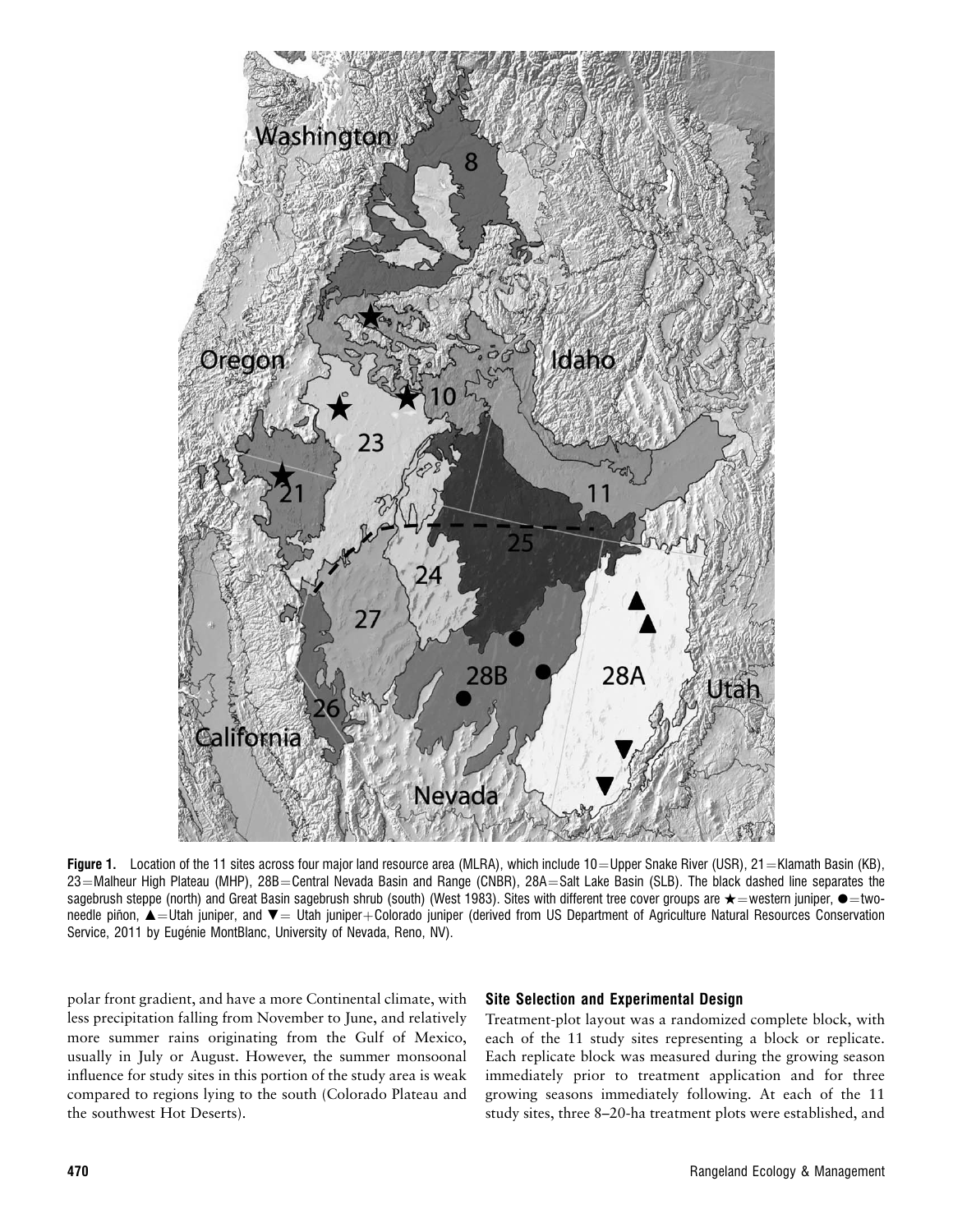Table 1. List of 11 sites within four tree cover types, major land resource area (MLRA) soil temperature/moisture regimes, dominant species in shrub/herb layer, soils, elevation, slope and aspect, and year treatments were applied. MLRAs: KB indicates Klamath Basin; MHP, Malheur High Plateau; CNBR, Central Nevada Basin and Range; SLB, Salt Lake Basin; and USR, Upper Snake River. Idaho fescue (Festuca idahoensis Elmer), bluebunch wheatgrass (Pseudoroegneria spicata (Pursh) A. Löve), needle and thread (Hesperostipa comata [Trin. & Rupr.] Barkworth), Thurber's needlegrass (Achnatherum thurberianum [Piper] Barkworth), muttongrass (Poa fendleriana [Steud.] Vasey), squirreltail (Elymus elymoides [Raf.] Swezey), and curlleaf mountain mahogany (Cercocarpus ledifolius Nutt.).

| Cover type, study site (state),                           | Current native vegetation                                                                                        |                                                                                 |                     |                   |              |
|-----------------------------------------------------------|------------------------------------------------------------------------------------------------------------------|---------------------------------------------------------------------------------|---------------------|-------------------|--------------|
| MLRA, soil regimes                                        | (PPT zone mm)                                                                                                    | Soils                                                                           | Elevation range     | Slope/aspect      | Year treated |
| Western Juniper                                           |                                                                                                                  |                                                                                 |                     |                   |              |
| Blue Mountain Site (CA), MHP,<br>frigid/xeric             | Mountain big sage/Idaho fescue-<br>Sandberg bluegrass-bluebunch<br>wheatgrass $(300-400)$                        | Loamy, mixed, frigid, lithic to<br>Pachic Haploxerolls                          | 1500-1700 m         | 5% N              | 2007         |
| Bridge Creek (OR), USR, mesic/<br>aridic-xeric            | Basin big sage/bluebunch<br>wheatgrass-Sandberg bluegrass<br>$(250 - 300)$                                       | Sandy Ioam, mesic Typic<br>Haploxerolls to Frigid<br>Torriorthents              | 800-900 m           | 25% NW            | 2006         |
| Devine Ridge (OR), MHP, frigid/<br>xeric                  | Mountain big sage/Sandberg<br>bluegrass-Thurber's<br>needlegrass-Idaho fescue (300-<br>400)                      | Loamy-skeletal, mixed, superactive,<br>frigid Lithic Haploxerolls               | 1600-1700 m         | $0 - 8\%$ W       | 2007         |
| Walker Butte (OR), MHP, frigid/<br>xeric                  | Mountain big sage/Idaho fescue-<br>Thurber's needlegrass-squirreltail<br>$(250 - 300)$                           | Ashy, glassy, frigid vitritorrandic<br><b>Durixerolls</b>                       | 1400-1500 m         | Flat              | 2006         |
| Pinyon-Utah juniper                                       |                                                                                                                  |                                                                                 |                     |                   |              |
| Marking Corral (NV), CNBR, cool<br>mesic/aridic-xeric     | Wyoming big sage/Thurber's<br>needlegrass (300-400)                                                              | Loamy-skeletal, mixed, superactive,<br>mesic Argidic Durixerolls                | 2 300-2 400 m       | 6-20% NW, NE, SE  | 2006         |
| Seven Mile (NV), CNBR, cool<br>frigid/xeric               | Mt. mahogany-mountain big sage/<br>bluebunch wheatgrass-<br>muttongrass (12-16)                                  | Loamy-skeletal, mixed, frigid Lithic<br>& Typic Argixerolls                     | 2 300-2 500 m       | 6-15% NW, E, SE   | 2007         |
| South Ruby (NV), CNBR, warm<br>frigid/xeric               | Wyoming big sage-bitterbrush/<br>bluebunch wheatgrass-Sandberg<br>bluegrass-Thurber needlegrass<br>$(300 - 400)$ | Loamy, mixed, superactive, mesic,<br>shallow Haploduridic Durixerolls           | 2100-2200 m         | 8-30% all aspects | 2008         |
| Utah juniper                                              |                                                                                                                  |                                                                                 |                     |                   |              |
| Greenville Bench (UT), SLB,<br>warm frigid/xeric          | Wyoming big sage/needle and<br>thread-bluebunch wheatgrass<br>$(300 - 350)$                                      | Decca, very gravelly to cobbly<br>sandy loam                                    | 1750-1850 m         | 2-28% N           | 2007         |
| Stansbury Mountains (UT), SLB,<br>cool mesic/aridic-xeric | Mountain big sage-antelope<br>bitterbrush/bluebunch wheatgrass<br>$(300 - 350)$                                  | Loamy-skeletal, mixed, mesic<br>Aridic Calcixerolls                             | 1700-1850 m 8-30% W |                   | 2007         |
| Utah juniper-Colorado pinyon                              |                                                                                                                  |                                                                                 |                     |                   |              |
| Scipio (UT) SLB, warm mesic/<br>aridic                    | Wyoming big sage/bluebunch<br>wheatgrass (250-300)                                                               | Loamy-skeletal, mixed, mesic,<br>shallow Calcic Petrocalcids                    | 1700-1800 m         | 2–28% W           | 2007         |
| Onaqui (UT) SLB, warm mesic/<br>aridic-xeric              | Wyoming big sage/bluebunch<br>wheatgrass (250-300)                                                               | Loamy-skeletal, carbonatic, mesic,<br>shallow Aridic Petrocalcic<br>Palexerolls | 1700-2100 m         | 2–30% E           | 2006         |

at each site we placed three treatment plots on a similar ecological site (e.g., similar topographic position, soils, and vegetation). Information collected across treatment plots included elevation, aspect, slope, topographic position, microtopography (concave, convex, flat), plant association (if known), current vegetation (dominant species in each vegetation layer), and soils. Treatment plots were fenced to exclude cattle grazing where necessary, because grazing could not be consistently controlled across the 11 study sites.

#### **Treatments**

Three treatments were applied at each of the 11 study sites by the government agency having jurisdiction for the site. One of three treatments was randomly selected to be applied in each treatment plot across the replicate block: control, mechanical, and fire. Treatments were applied at each site in the same year to form a statistical replicate block. Because of the size of the broadcast fire treatment and the number of locations, we were unable to apply treatments to all replicate blocks in the same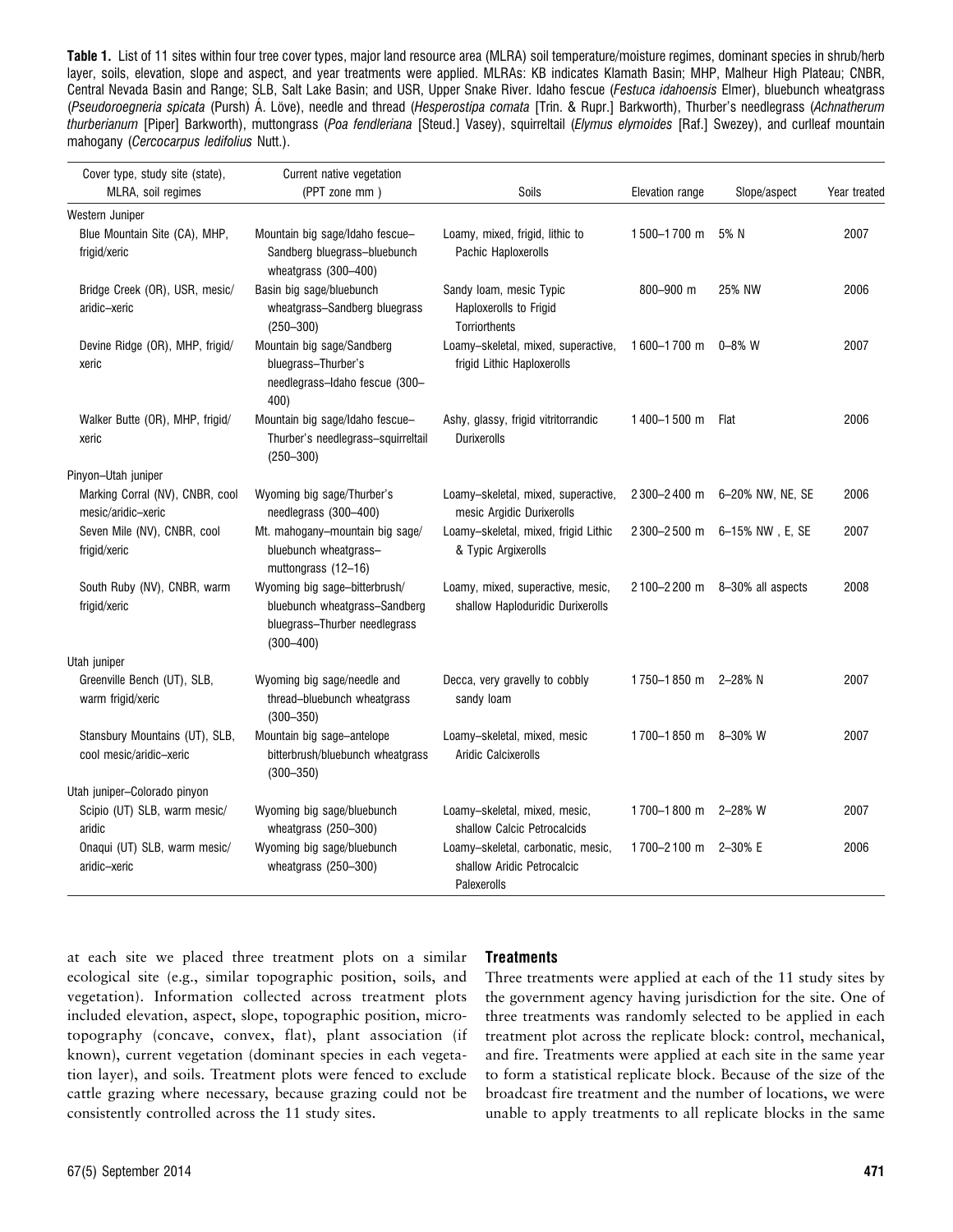year (Table 1). Limitations included a combination of weather, clearances, and smoke. Treatments were applied in 2006, 2007, and 2008, forming a staggered-start design (Loughin 2006). A staggered-start design alleviates the effects of starting an experiment under the same set of climate conditions, which limits the extrapolation of results. Fire was applied between August and October and mechanical treatments between September and November. The mechanical treatment consisted of cutting all trees  $>2m$  tall and leaving them on the ground. The fire treatment was a broadcast burn ranging from low to moderate severity across all sites based on fuel consumption characteristics (Parson et al. 2010; Miller et al. 2013, 2014). The reduction of tree canopies in the fire treatment and mechanical treatments averaged 86% (range 63–100%) and 99% (range 96–100%), respectively, across the 11 study sites (see Roundy et al. 2014a), indicating that treatments were effective in accomplishing targeted tree removal goals. The burn treatment resulted in  $> 90\%$  reduction in shrub cover with 50–75% shrub skeletons remaining. Greater than 80% of the plots were burned with fine surface fuels consumed or charred with little to no white ash on the surface except directly beneath the tree canopies. Most 100-h and greater fuels were charred but not consumed. The tree canopy was reduced to  $<$  5% across all burned plots.

### Vegetation Measurements

To compare vegetation response, nine cover groups were measured within each treatment plot of each replicate block in 15 randomly selected permanent 0.1-ha  $(33 \times 30 \text{ m})$ subplots. All subplot corners were marked with steel stakes and UTM coordinates recorded. Measurements were collected the year prior (year 0) to and in the first 3 yr (year 1 to year 3) following treatment. With the exception of tree canopy, measurements of all cover groups were collected along five permanent 30-m transects placed at 2, 7, 15, 23, and 28 m along the 30-m baseline of each subplot. Plant and ground cover groups were sampled with the use of the point-intercept method along each transect (Herrick et al. 2009). Points were sampled at 0.5-m intervals along each of the five 30-m transects for a total of 300 points per subplot and 4 500 points per treatment plot.

Native vascular plant cover groups included total shrubs, sagebrush (Artemisia L.), tall perennial grasses, short perennial grasses (Poa secunda J. Presl.), perennial forbs, and forbs that sage-grouse (Centrocercus urophasianus) consume (e.g., Crepis sp., Phlox longifolia, Microsteris gracilis, etc.). The nonnative plant cover group included both non-native grasses (primarily Bromus tectorum) and nonnative forbs. Ground surface cover groups included bare ground, litter, and biological soil crusts. With the exception of bare ground, foliar cover of each cover group was recorded as a single hit at each point if the point came into contact with that group. However, shrub canopy cover rather than foliar cover was measured by recording a hit as a direct contact or the point falling within the live canopy perimeter. More than one cover group could be recorded at a single point, but each group could only have a maximum of one hit per point. Bare ground was recorded only if it was the first and only hit.

Density was measured in year 0 through year 3 for tall perennial grasses, nonrhizomatous perennial forbs, and shrub species  $<$  50 mm in height in ¼-m<sup>2</sup> quadrats along the 7-, 15-, and 23-m transects, placed at every odd meter  $(n=45/\text{subplot})$ . Along these same three transects, all shrub species  $> 50$  mm in height within 1 m of the transect  $(2 \text{ m} \times 30 \text{ m})$  were counted.

To measure the reduction in tree canopies to treatment, pretreatment live canopy cover of all trees  $> 0.5$  m in height was recorded within each subplot by measuring the longest and perpendicular crown diameters. Crown area (A) for each tree was calculated with the use of the equation:  $A = \pi (D1*D2)/4$ , where D1 is the longest and D2 the perpendicular to D1 canopy diameter. Total tree canopy cover was estimated by summing the crown area of each tree in the subplot. The same technique was used in the third posttreatment year to measure the reduction in tree canopy following treatment.

### Statistical Analysis

Year was handled as time-since-treatment (0, 1, 2, and 3 yr). To evaluate potential treatment differences, we compared cover and density of the different cover groups across treatments within each year. Year 0 (baseline) data were analyzed to see if the randomization resulted in apparent preapplication differences. Subsequent years were analyzed as described below. We analyzed all 11 study sites for both year 0 and year 1. For year 2, data for 10 sites were analyzed because one site had only one posttreatment year (South Ruby). For year 3 data, nine sites were analyzed because at the Stansbury study site we lost all three treatments to a wildfire before year 3.

For the proportional cover response generalized linear mixed models (PROC GLIMMIX in SAS 9.2) were used with logit link. Binomial-type variation and over dispersion were accounted for with R-side residual variation (quasilikelihood). For each of the 3 yr after application of the treatments, both the year  $x$  and year 0 proportional cover were included as two responses for each experimental unit, so that treatment effects could be assessed for each treatment over time on the change in (logit of) cover since year zero (treatment-by-time interaction). Whenever such treatment effects were detected, regional effects (both additive and interactions) were added to the model, to see if there was evidence that the treatment effect (treatment-bytime) differed between regions (region by treatment by time). If not, then the study-area–averaged change since year 0 for each treatment was estimated and compared between treatments in pairwise comparisons. There were occasional convergence problems with this model, which were handled in two ways: 1) by removing sites with very little information about treatment effects (because of a preponderance of zero cover responses), and/or 2) increasing the convergence criterion (PCONV=option) to as high as  $1E-5$ . When the logit link is used, the inferences regarding treatment differences are made on the logit scale, which can then be interpreted as multiplicative changes in the odds  $(=P/[1-P])$ . In Table 2, within-treatment comparisons across years with values  $>1.0$ indicate an increase in posttreatment cover and  $\leq 1.0$  a decrease in posttreatment cover relative to year 0. For among-treatment comparisons within years (e.g., FI/ME), odds ratios  $> 1.0$  indicate that the magnitude of increase was either larger or the decrease smaller for the treatment in the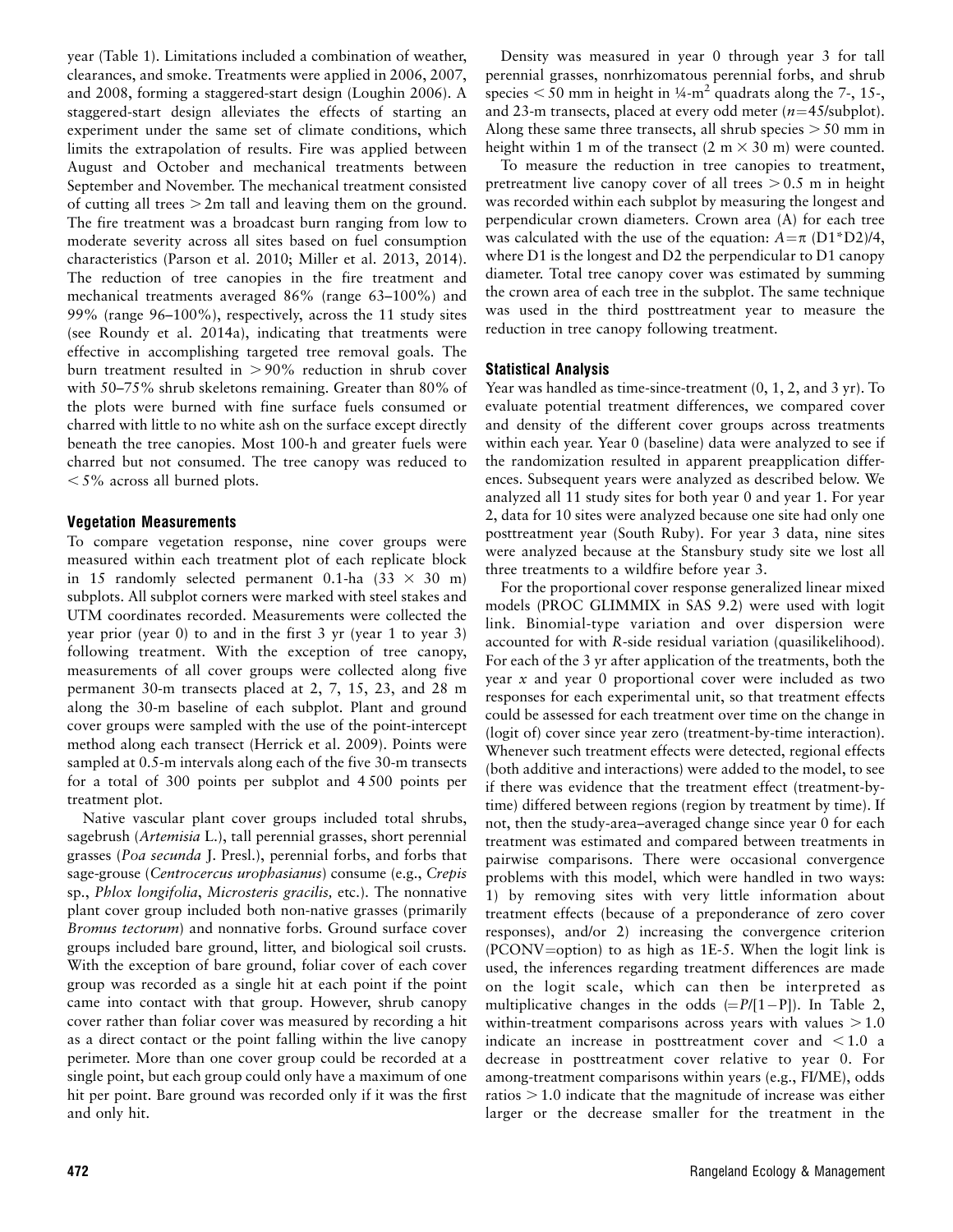numerator compared to the treatment in the denominator. For example: nonnatives in year 3 significantly increased in both the FI (4.630) and ME (2.762) treatments compared to year 0. However, the difference in magnitude of increase was significantly greater in the FI than ME treatment (FI/ME,  $4.630/2.762 = 1.6756$ . Although values are based on a logit scale, ratios approximate the magnitude of change of mean values.

To evaluate the consistency of treatment response of a specific cover group across study sites, we compared the relative change in the control treatment with the relative change in the fire treatment or mechanical treatment between year 0 and year 3 based on the logit scale. We report the proportion of study sites that expressed a positive increase, no change, or decrease compared to the control.

Differences in density were analyzed each year with the use of repeated-measures ANOVA for a randomized complete block design. Main effects were years within treatments and treatments within years. Data were tested for normality with the use of SAS univariate procedure. When treatment interactions were found to be significant ( $P$  <hairsp;0.05), the Tukey test was used to determine significant differences between treatments.

#### RESULTS

#### Cover

Cover groups in treatment plots within replicate blocks were relatively similar (year 0, Table 3), resulting in no significant differences between treatment plots prior to treatment (Table 2). In addition, the consistency of covariate significance and lack of significant treatment  $\times$  covariate interactions for pretreatment data across replicate blocks (Roundy et al. 2014a) allows us to assume differences among cover groups for year 1 to year 3 were a result of treatment effects.

**Bare Ground.** In year 0 bare ground ranged from 10% to 49% across study sites and averaged 29% (Table 3). In year 1 bare ground was significantly higher in the fire-treatment plots compared to year 0 and was greater than in the mechanical and control treatments (Table 2). By year 2, bare ground declined in the fire treatment to levels similar to the control, but remained higher than both the mechanical treatment in year 2 and the pretreatment year (year 0). By year 3 bare ground in the firetreatment plots did not differ from the mechanical and control treatments or year 0. The mechanical treatment had the least amount of bare ground in year 2 but was similar to the other two treatments by year 3. Changes in bare ground reported above occurred in 90% of the sites.

Total Shrub and Sagebrush Cover. Prior to treatment, total shrub cover averaged 11.5% (ranging from 3% to 24%) across study sites. Following treatment, shrub cover was significantly lower in the fire-treatment plots than in the mechanical or control treatments and year 0 in all three posttreatment years (Table 2). Shrub cover increased twofold in the fire treatment between year 1 (1.3%) and year 3 (3%), but still remained well below the other two treatments and year 0. An increase in shrub cover in the fire-treatment plots between year 1 and year 3 occurred in all sites. Shrub cover in the control and

mechanical treatments did not differ over the 3 yr; however, shrub cover in the mechanical treatment was significantly greater in year 3 than year 0, which occurred in 78% of the plots.

Sagebrush cover, which accounted for 68% of total shrub cover, followed a similar pattern as total shrubs, and was reduced to levels in the treatment below the other treatments (Table 2). Fire treatment initially reduced sagebrush cover from 7.6% to 0.5%, but cover increased to 1% by year 3. There was no significant difference in sagebrush cover between mechanical and control treatments or between year 3 and year 0 because of high variability among sites. However, measured cover was 20% greater in the mechanical treatment in year 3 compared to year 0.

Tall and Short Perennial Grass Cover. Tall perennial grass cover averaged 11% (range 1–37%) across the sites in year 0 (Table 3). Cover in the fire treatment decreased 36% in year 1 compared to year 0 and was significantly less than cover in the mechanical or control treatments (Table 2). The decline in tall perennial grass cover in year 1 across the fire treatment occurred in 82% of the sites. In year 2, tall perennial grass cover recovered in fire-treatment plots to similar percentages as the control and year 0 (70% of the sites). By year 3 cover was higher on the fire treatment than in the control. This occurred in 90% of the sites. In the mechanical treatment tall perennial grass cover was significantly greater in year 2 and year 3 compared to year 0 (increasing 150%) and the control (Table 2). The greater increase in perennial grasses in the mechanical relative to changes in the control treatment in year 3 occurred in 89% of the sites.

Short perennial grass cover, which averaged 5.5% across sites prior to treatment, did not differ among treatments or years (Table 2).

Perennial Forbs and Forbs Used by Sage-Grouse. Perennial forb cover increased in the fire-treatment and mechanical plots relative to the control in year 2 and year 3 (Table 2). Cover in the fire and mechanical treatments was also greater in year 3 than year 0, and this occurred in 90% and 78% of the sites, respectively. Cover of forbs used by sage-grouse was higher in the fire treatment than year 0 and the control treatment in all years (Table 2). In the mechanical treatment cover was higher in year 2 and year 3 compared to both year 0 and the control treatment. The relative increase in sage-grouse forbs in both the fire and mechanical treatments compared to the control was consistent across all sites.

Nonnative Forbs and Annual Grasses. Cover of nonnative herbs did not increase in the fire treatment or mechanical treatments in year 1 compared to year 0 or the control treatment (Table 2), on 90% of the sites. However, nonnative herb cover was significantly higher in the fire treatment in year 2 and year 3 and in the mechanical treatment during year 3 than in year 0. Cover of nonnatives was also greater in the mechanical treatment in year 2 and year 3 compared to the control. However, nonnative herb cover in the fire treatment in the last 2 yr was greater than in either the mechanical or control treatments. The greater abundance of nonnative herb cover in the fire treatment compared to mechanical and control treatments occurred on 66% and 100%, respectively of the sites.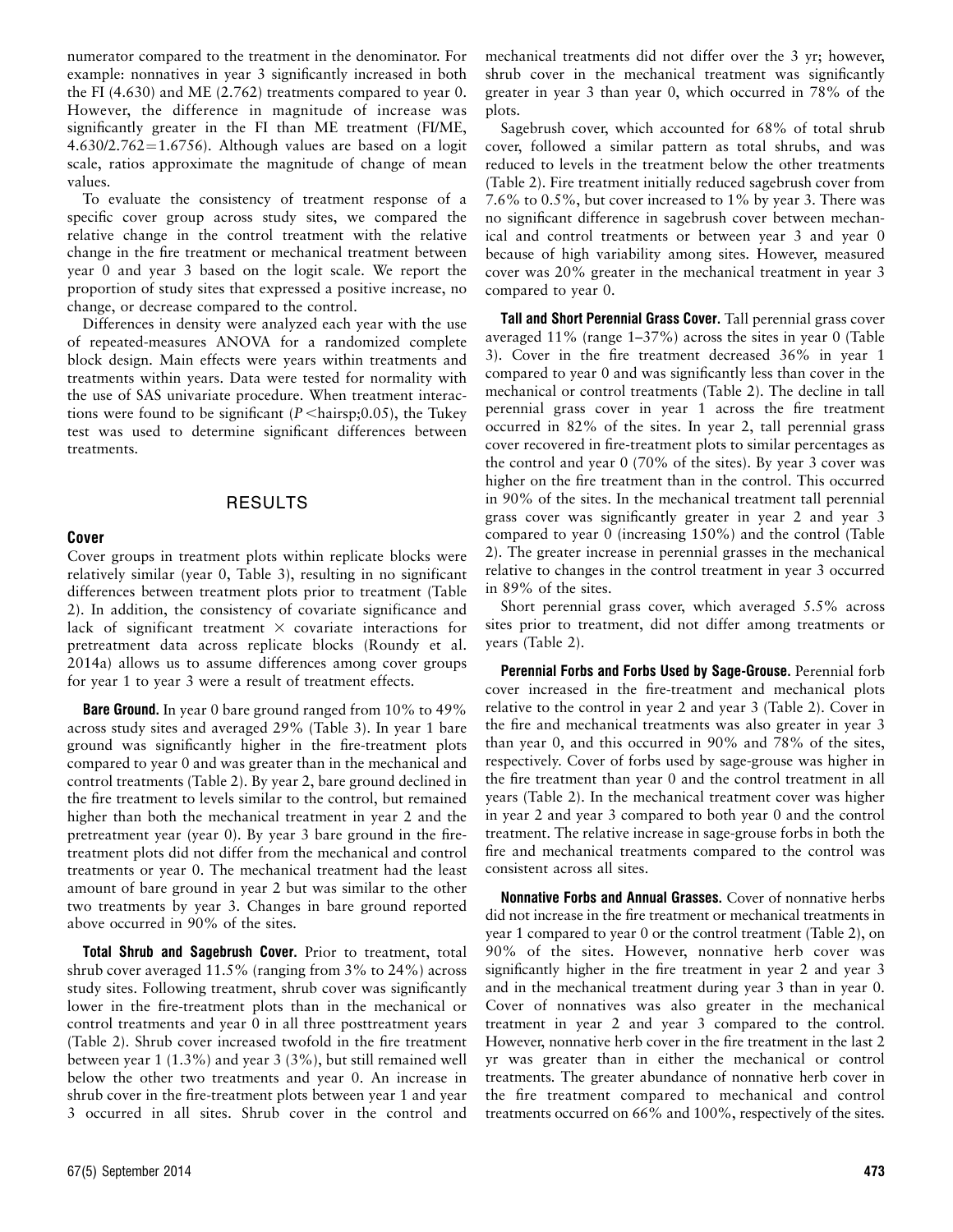Table 2. Mean percent pre- and posttreatment cover for groups in each treatment followed by the standard error in parentheses. Odds ratios (year x/year 0), based on a logit scale of the relative change in cover of each plant group between pretreatment (year 0) and posttreatment (year x) within treatments; and the comparison of magnitude of relative change between two treatments (year 0 trt1/year x trt1)/(year 0 trt2/year x trt2) within years. P values follow each value in parentheses. Values followed by an asterisk denote a significant difference of varying strength of evidence (\*some evidence,  $0.01 \le P \le 0.05$ ; \*\*strong evidence,  $0.001 \le P \le 0.01$ ; \*\*\*very strong evidence,  $P \le 0.001$ ) across years within a single treatment and treatment comparisons (e.g., FI/ME) within years. CO indicates control; FI, fire; and ME, mechanical.

|                       |             |             | % cover     |             |                                  | Odds ratios $(P$ value)   |                        |
|-----------------------|-------------|-------------|-------------|-------------|----------------------------------|---------------------------|------------------------|
| Treatment             | Year 0      | Year 1      | Year 2      | Year 3      | Year 1                           | Year 2                    | Year <sub>3</sub>      |
| Bare ground           |             |             |             |             |                                  |                           |                        |
| C <sub>0</sub>        | 27 (3.68)   | 28.5 (3.79) | 31.6 (4.07) | 30.1 (4.04) | 1.092(0.5611)                    | 1.267 (0.0122)            | 1.181 (0.1903)         |
| FI                    | 28 (3.76)   | 43.9 (4.48) | 33.4 (4.18) | 29.9 (4.03) | 2.024 $(< 0.0001$ <sup>***</sup> | $1.330(0.0024)$ **        | 1.093 (0.4728)         |
| ME                    | 28.3 (3.78) | 25.3 (3.54) | 24.7 (3.57) | 25.3 (3.68) | 0.876(0.3913)                    | 0.853(0.0972)             | 0.897(0.3967)          |
| FI/ME                 |             |             |             |             | 2.310 $(< 0.0001$ )***           | $1.560$ (0.0015)**        | 1.219(0.2131)          |
| ME/CO                 |             |             |             |             | 0.803(0.1799)                    | $0.673$ (0.0046)**        | 0.760(0.0930)          |
| FI/CO                 |             |             |             |             | $1.854(0.0004)$ ***              | 1.049 (0.6999)            | 0.926(0.6098)          |
| Shrubs                |             |             |             |             |                                  |                           |                        |
| C <sub>0</sub>        | 9.4 (1.79)  | 9.3 (1.79)  | 8.8(1.71)   | 9.9 (1.90)  | 0.985(0.9096)                    | 0.901(0.4504)             | 1.021(0.8022)          |
| FI.                   | 11.6(2.11)  | 1.3(0.42)   | 1.8(0.53)   | 3.0(0.76)   | $0.101$ (< 0.0001)***            | $0.130$ (< 0.0001)***     | $0.251$ (< 0.0001)***  |
| ME                    | 10.1 (1.90) | 9.5(1.81)   | 10.4 (1.96) | 12.3(2.25)  | 0.923(0.5274)                    | 1.000 (0.9986)            | $1.199$ (0.0277)*      |
| FI/ME                 |             |             |             |             | $0.109$ (< 0.0001)***            | $0.130 \, (< 0.0001)$ *** | $0.209$ (< 0.0001)***  |
| ME/CO                 |             |             |             |             | 0.937(0.6887)                    | 1.110(0.5661)             | 1.174(0.1097)          |
| FI/CO                 |             |             |             |             | $0.102$ (< 0.0001)***            | $0.145$ (< 0.0001)***     | $0.246$ (< 0.0001)***  |
| Sagebrush             |             |             |             |             |                                  |                           |                        |
| C <sub>0</sub>        | 6.1(1.21)   | 5.9 (1.19)  | 5.6(1.14)   | 5.7(1.19)   | 0.979(0.8099)                    | 0.925(0.4149)             | 1.033 (0.7203)         |
| FI.                   | 7.6(1.47)   | 0.5(0.20)   | 0.7(0.25)   | 1.0(0.33)   | $0.066$ (< 0.0001)***            | $0.087$ (< 0.0001)***     | $0.128$ (< 0.0001)***  |
| ME                    | 6.6(1.31)   | 5.9 (1.19)  | 6.6(1.31)   | 8.3(1.61)   | 0.891(0.1717)                    | 0.967(0.7012)             | 1.135(0.1419)          |
| FI/ME                 |             |             |             |             | $0.074$ (< 0.0001)***            | $0.090$ (< 0.0001)***     | $0.113$ (< 0.0001)***  |
| ME/CO                 |             |             |             |             | 0.910(0.3842)                    | 1.045 (0.7220)            | 1.099 (0.3987)         |
| FI/CO                 |             |             |             |             | $0.067$ (< 0.0001)***            | $0.094$ (< 0.0001)***     | $0.124$ (< 0.0001)***  |
| Tall perennial grass  |             |             |             |             |                                  |                           |                        |
| C <sub>0</sub>        | 11.3(2.51)  | 11.0(2.45)  | 10.1(2.32)  | 10.0(2.32)  | 0.967(0.7934)                    | 0.873(0.4613)             |                        |
|                       |             |             |             |             |                                  |                           | 0.852(0.3325)          |
| FI<br>ME              | 10.2(2.30)  | 6.5(1.57)   | 10.4(2.36)  | 13.1 (2.89) | $0.608$ $(0.0015)$ **            | 0.967(0.8564)             | 1.245(0.1918)          |
|                       | 11.5(2.55)  | 11.6 (2.57) | 17.3 (3.57) | 17.2 (3.59) | 1.002 (0.9904)                   | $1.563$ (0.0241)*         | 1.499 (0.0265)*        |
| FI/ME                 |             |             |             |             | $0.606$ $(0.0004)$ ***           | $0.619$ (0.0013)**        | 0.831(0.0684)          |
| ME/CO                 |             |             |             |             | 1.036 (0.7496)                   | 1.789 (0.0002)***         | 1.760 $(< 0.0001$ )*** |
| FI/CO                 |             |             |             |             | $0.628$ (0.0008)***              | 1.107(0.4553)             | 1.462 $(0.0014)$ **    |
| Short perennial grass |             |             |             |             |                                  |                           |                        |
| C <sub>0</sub>        | 4.3(1.37)   | 4.2 (1.35)  | 4.5(1.45)   | 4.7 (1.56)  | 0.976 (0.7546)                   | 1.046 (0.8981)            | 1.093 (0.7436)         |
| FI                    | 4.1(1.33)   | 3.4(1.12)   | 3.5(1.17)   | 3.9(1.34)   | 0.829(0.5548)                    | 0.853(0.0679)             | 0.951(0.8142)          |
| ME                    | 4.0(1.29)   | 3.5(1.15)   | 4.9(1.54)   | 4.7 (1.56)  | 0.875(0.208)                     | 1.225 (0.0455)            | 1.175 (0.1423)         |
| FI/ME                 |             |             |             |             | 0.947(0.8874)                    | $0.623$ (0.0274)*         | 0.809(0.2047)          |
| ME/CO                 |             |             |             |             | 0.897(0.7455)                    | 1.171 (0.8212)            | 1.075 (0.8891)         |
| FI/CO                 |             |             |             |             | 0.849 (0.6152)                   | 0.815(0.4865)             | 0.870 (0.7441)         |
| Perennial forb        |             |             |             |             |                                  |                           |                        |
| C <sub>0</sub>        | 3.1(0.64)   | 3.5(0.70)   | 2.8(0.61)   | 3.8(0.79)   | 1.088 (0.5576)                   | 1.263 (0.4570)            | 1.110 (0.5475)         |
| FI                    | 3.2(0.66)   | 3.6(0.71)   | 4.5(0.90)   | 6.5(1.25)   | 1.063 (0.6747)                   | 1.898 (0.0912)            | $1.908$ (0.0013)**     |
| ME                    | 2.6(0.55)   | 3.3(0.66)   | 3.9(0.79)   | 4.5 (0.92)  | 1.230 (0.1835)                   | $2.381(0.0099)*$          | $1.898$ (0.0017)*      |
| FI/ME                 |             |             |             |             | 0.864(0.2953)                    | 0.797(0.2000)             | 1.006 (0.9710)         |
| ME/CO                 |             |             |             |             | 1.130 (0.3975)                   | $1.886$ (0.0013)**        | $1.710(0.0052)$ **     |
| FI/CO                 |             |             |             |             | 0.977(0.8456)                    | $1.503$ (0.0135)*         | $1.719$ (0.0027)**     |
| Sage-grouse forbs     |             |             |             |             |                                  |                           |                        |
| CO                    | 1.5(0.41)   | 1.7(0.45)   | 1.6(0.43)   | 2.0(0.55)   | 1.130(0.5301)                    | 1.011 (0.9630)            | 1.284 (0.3546)         |
| FI                    | 2.0(0.52)   | 3.0(0.74)   | 6.0(1.38)   | 6.3(1.48)   | $1.558$ (0.0264)*                | 3.165 $(< 0.0001$ )***    | 3.300 (0.0002)***      |
| ME                    | 1.5(0.42)   | 2.0(0.53)   | 2.8(0.71)   | 3.4(0.87)   | 1.325 (0.1552)                   | 1.949 (0.0076)**          | 2.299 (0.0034)**       |
| FI/ME                 |             |             |             |             | 1.176 (0.2837)                   | $1.623(0.0166)$ *         | 1.436 (0.1000)         |
| ME/CO                 |             |             |             |             | 1.172 (0.3334)                   | 1.928 (0.0069)**          | 1.791 (0.0392)*        |
| FI/CO                 |             |             |             | —           | 1.379 (0.03421)*                 | 3.130 $(< 0.0001$ )***    | $2.571$ (0.0008)***    |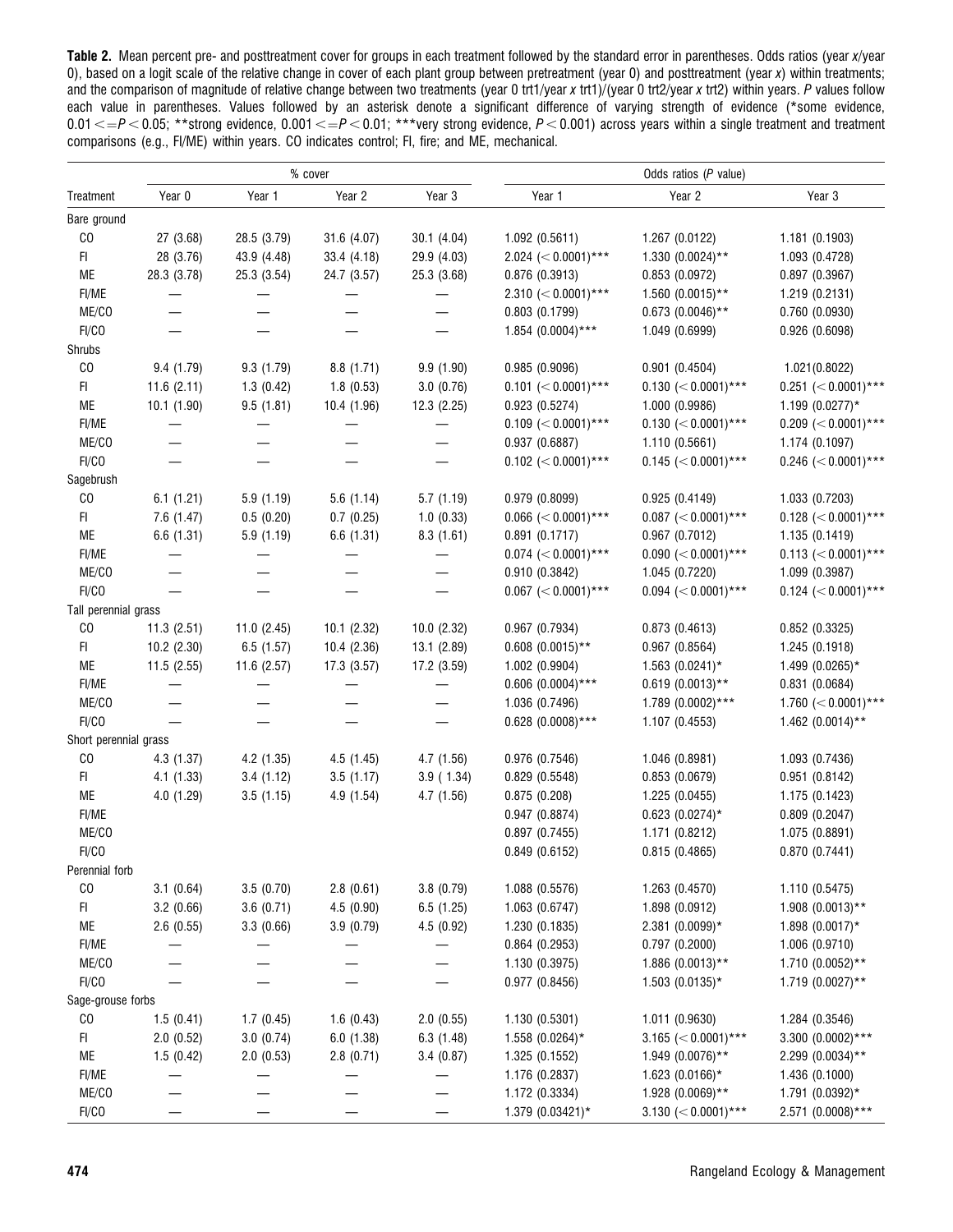|                       |                                     |             | % cover     |             |                                    | Odds ratios $(P$ value)            |                                    |
|-----------------------|-------------------------------------|-------------|-------------|-------------|------------------------------------|------------------------------------|------------------------------------|
| Treatment             | Year 0                              | Year 1      | Year 2      | Year 3      | Year 1                             | Year 2                             | Year 3                             |
|                       | Non-native forbs and annual grasses |             |             |             |                                    |                                    |                                    |
| CO                    | 2.4(1.46)                           | 1.5(0.97)   | 1.2(0.74)   | 1.7(1.09)   | 0.648(0.2608)                      | $0.511$ $(0.0073)$ **              | $0.766$ $(0.4169)$                 |
| FL.                   | 3.4(2.04)                           | 1.9(1.18)   | 5.5(3.26)   | 12.6 (6.88) | 0.541(0.1215)                      | $1.730(0.0188)$ *                  | 4.630 $(0.0009)$ ***               |
| ME                    | 2.1(1.28)                           | 1.6(1.02)   | 2.7(1.65)   | 5.2(3.10)   | 0.754(0.4560)                      | 1.333 (0.1801)                     | $2.762$ (0.0092)**                 |
| FI/ME                 |                                     |             |             |             | $0.7174$ (0.0252)*                 | 1.2987 (0.0391)*                   | $1.6756$ (0.0030)**                |
| ME/CO                 |                                     |             |             |             | 1.1639 (0.2936)                    | 2.6076 $(< 0.0001$ ***             | 3.6101 $(< 0.0001$ )***            |
| FI/CO                 |                                     |             |             |             | 0.5058(0.1997)                     | 3.3875 $(< 0.0001$ ***             | 6.0496 $(< 0.0001$ )***            |
| Litter                |                                     |             |             |             |                                    |                                    |                                    |
| CO                    | 52.6 (3.60)                         | 54.3 (3.58) | 55.4 (3.68) | 54.4 (3.80) | 1.068(0.6005)                      | 1.109(0.4345)                      | 1.074 (0.6343)                     |
| FL.                   | 50.7(3.61)                          | 37.4 (3.40) | 43.3 (3.66) | 47.6 (3.82) | $0.695$ (0.0107)*                  | $0.727$ $(0.0241)^*$               | 0.865(0.7158)                      |
| ME                    | 50.0(3.61)                          | 58.1 (3.52) | 61.6 (3.54) | 62.3 (3.62) | $1.385$ (0.0194)*                  | $1.548$ (0.0038)**                 | $1.610(0.0063)$ **                 |
| FI/ME                 |                                     |             |             |             | $0.502$ (< 0.0001)***              | $0.469 \ (< 0.0001$ <sup>***</sup> | $0.537$ (0.0006)***                |
| ME/CO                 |                                     |             |             |             | $1.296$ (0.0166)*                  | 1.396 (0.0084)**                   | $1.499$ (0.0055)**                 |
| FI/CO                 |                                     |             |             |             | $0.651$ (0.0004)***                | $0.656$ (0.0014)**                 | 0.805(0.3279)                      |
| Biological soil crust |                                     |             |             |             |                                    |                                    |                                    |
| CO                    | 5.6 (2.96)                          | 4.2(2.30)   | 2.9(1.60)   | 3.0(1.69)   | 0.748(0.0778)                      | $0.487$ (0.0429)*                  | $0.547$ (0.0351)*                  |
| FL.                   | 4.8(2.59)                           | 1.5(0.87)   | 0.8(0.44)   | 0.8(0.49)   | $0.305$ (< 0.0001)***              | $0.146$ (< 0.0001)***              | $0.162$ (< 0.0001)***              |
| МE                    | 4.4 (2.39)                          | 2.8(1.56)   | 2.1(1.2)    | 2.0(1.14)   | $0.629$ (0.0098)**                 | $0.451$ (0.0287)*                  | $0.452$ (0.0128)*                  |
| FI/ME                 |                                     |             |             |             | $0.485 \ (< 0.0001$ <sup>***</sup> | $0.325 \leq 0.0001$ ***            | $0.359 \ (< 0.0001$ <sup>***</sup> |
| ME/CO                 |                                     |             |             |             | 0.841(0.0887)                      | 0.926(0.6332)                      | 0.827(0.4050)                      |
| FI/CO                 |                                     |             |             |             | $0.408$ (< 0.0001)***              | $0.301$ (< 0.0001)***              | $0.297 \ (< 0.0001$ <sup>***</sup> |

Litter and Biological Crusts. In the fire treatment litter cover was 26% lower in year 1 than year 0 and remained significantly lower in year 2 than year 0 and the control plots (Table 2). However, in year 3 litter cover in the fire treatment did not differ from the control or year 0. In year 3 litter had recovered to prefire treatment levels in 45% of the sites. Still, litter cover in the fire-treatment plots remained lower than the mechanical treatment throughout the entire measurement period.

There was a gradual temporal decline in biological soil crust in the control treatment between year 0 and year 3. However, cover was consistently lower in the fire treatment compared to mechanical and control treatments in all three posttreatment years (Table 2). There was no difference in biological soil crust between control and mechanical treatments in all 3 yr.

#### **Density**

Shrubs. Prior to treatment application, density of shrub seedlings  $( $50 \text{ mm}$ )$  and established plants  $(>  $50 \text{ mm})$$ averaged 0.12  $\text{m}^{-2}$  and 0.58  $\text{m}^{-2}$ , respectively, and did not differ among pretreated plots (year 0) (Table 4). Nearly 50% of established shrub density was sagebrush. Bitterbrush (Purshia tridentata [Pursh] DC.) and rabbitbrush (Chrysothamnus sp. Nutt.) accounted for a large portion of the remaining shrubs. Density of total established shrubs was reduced in the fire treatment by nearly 75%. Densities were similar between control and mechanical treatments in all posttreatment years and were not different than year 0. However, density of total established shrubs in the fire treatment was significantly lower than in the control or mechanical plots for all three posttreatment years  $(P < 0.0001)$ . There was no difference

67(5) September 2014 **475** 

among total shrub seedlings between treatments or years. For sagebrush seedlings there was a significant increase in densities in the mechanical treatment in year 2 compared to year 0 and the control treatment. By year 3 densities in both the mechanical and fire treatment were higher than year 0 and the control.

Perennial Tall Grasses and Forbs. There was no evidence of a treatment effect on tall perennial grass densities nor was there a significant change over time (Table 4). For perennial forbs there was no clear evidence of a treatment effect on density. There appeared to be an increase in the fire treatment in year 1 and year 2 compared to the control and mechanical treatment. However, the large degree of variation may have masked this treatment effect.

### **DISCUSSION**

Our sites ranged from cool–mesic Wyoming big sagebrush to cool–frigid Mountain big sagebrush communities occupying sandy loam to loam soils. Precipitation zones primarily ranged from 250–300 to 300–350 mm, which fall into the wetter end of aridic and drier end of xeric moisture regimes. All sites had greater than 5% cover of perennial grasses, with the exception of Seven Mile in Nevada. Nonnative herbs ranged from  $\leq 1\%$ cover to codominant with native perennial herbs. Managers typically deal with this range of variation both within and across treatment areas. Although the 11 study sites included a wide range of variation, there was a fairly consistent pattern in response for some cover groups across all sites following fire and mechanical treatments. In the first year, neither fire nor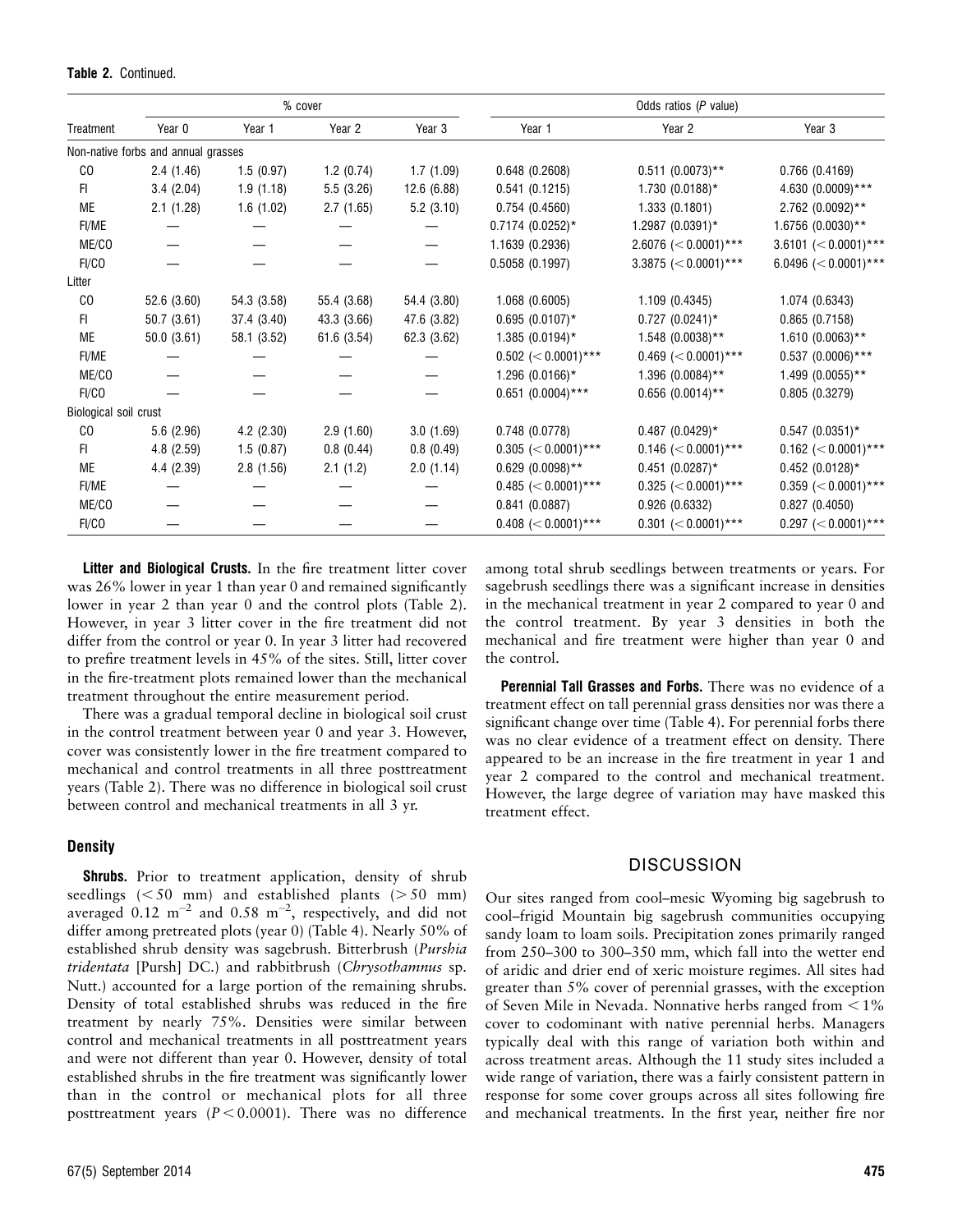| Table 3. Percent cover of the different cover groups within treatment plots for each site (replicate-block) in the years before (year 0) and third year (year 3) after treatment. CO indicates control; FI, fire;<br>and ME, mech<br>individual sites is reported by Roundy et al. |                         |               |      | (2014a, 2014b) |                  |                 |                        |                    |                                                          |                               |                             |                             |                         |                                                                                                                                |                             |                     |                     |                |                        |
|------------------------------------------------------------------------------------------------------------------------------------------------------------------------------------------------------------------------------------------------------------------------------------|-------------------------|---------------|------|----------------|------------------|-----------------|------------------------|--------------------|----------------------------------------------------------|-------------------------------|-----------------------------|-----------------------------|-------------------------|--------------------------------------------------------------------------------------------------------------------------------|-----------------------------|---------------------|---------------------|----------------|------------------------|
|                                                                                                                                                                                                                                                                                    |                         | Bare ground   |      | Shrubs         |                  | Tall perennial  | grass                  | perennial<br>Short | grass                                                    | Perennial forb                |                             | Sage-grouse forbs           |                         | and<br>Nonnative forbs                                                                                                         | annual grasses              | Litter              |                     | Biological     | soil crust             |
| Site                                                                                                                                                                                                                                                                               | Treatment               | Year 0 Year 3 |      | Year 0 Year    | S                | $\circ$<br>Year | S<br>Year:             | Year <sub>0</sub>  | Year <sub>3</sub>                                        | Year 0 Year                   | S                           | Year <sub>0</sub>           | Year:                   | Year <sub>0</sub>                                                                                                              | S<br>Year                   | Year <sup>1</sup>   | က<br>0 Year         | Year 0         | က<br>Year <sup>-</sup> |
| <b>Blue Mountain</b><br>Western juniper                                                                                                                                                                                                                                            | 匸                       | 16.4          | 22.1 | 16.9           | $\overline{z}$   | 19.6            | œ<br>$\overline{r}$    | 7.3                |                                                          | $\sim$                        | 15.1                        | N                           | ၜ<br>ဖ                  | 6<br>က်                                                                                                                        | 8.8                         | က<br>$\mathfrak{g}$ | 52.                 | $\overline{3}$ | $\overline{G}$         |
|                                                                                                                                                                                                                                                                                    | 8                       | 13.8          | 23.5 | 14.7           | 16.7             | 35.0            | 21.0                   | 3.7                | 7. 15. 18.<br>7. 15. 18.                                 | $\overline{4}$<br>2.          | 4.4                         | $\frac{15}{1}$              | 2.6                     |                                                                                                                                | 0.9                         | 66.4                | 60.1                | $\overline{5}$ | 2.0                    |
|                                                                                                                                                                                                                                                                                    | 岂                       | 12.7          | 15.4 | 21.0           | 26.9             | 28.7            | ဇာ<br>26.              | 5.6                |                                                          | 4.0                           | 8.0                         | $\frac{4}{1}$               | 4.0                     | $\frac{1}{1}$ $\frac{1}{2}$                                                                                                    | 4.0                         | 67.7                | 65.6                | 9.0            | 50                     |
| <b>Bridge Creek</b>                                                                                                                                                                                                                                                                | $\overline{\mathbf{u}}$ | 25.5          | 21.5 | 3.6            | $\overline{0.9}$ | 22.0            | 17.5                   | rù.<br>က           | ∞္ ပ္<br>$\infty$                                        | $\frac{15}{1}$                | 2.5                         | $\frac{1}{2}$               | $\ddot{ }$ :            | 23                                                                                                                             | 27.4                        | ၜ<br>49.            | ၜ<br>$\overline{9}$ | 26.0           | 15.8                   |
|                                                                                                                                                                                                                                                                                    | SO                      | 16.5          | 16.7 | 73             | 6.0              | 29.2            | 23.3                   | 6.3                | $\infty$                                                 | $\overline{21}$               | $\frac{6}{1}$               | $\frac{1}{10}$              | 0.8                     | 4.8                                                                                                                            | $8.8$                       | 53.3                | 61.7                | 28.7           | 34.5                   |
|                                                                                                                                                                                                                                                                                    | 岂                       | 20.5          | 14.1 | 6.2            | 7.6              | 26.9            | Ņ<br>$\mathbf{\Im}$    | 5.4                | 8.3<br>8.4                                               |                               | 3.0                         | $\Xi$                       | 2.5<br>2.5              |                                                                                                                                | 13.8                        | က<br>52.            | 64.1                | 24.1           | 33.0                   |
| Devine Ridge                                                                                                                                                                                                                                                                       | $\overline{\mathbf{L}}$ | 23.1          | 28.7 | 12.7           | 3.0              | 7.6             | 8.7                    | 14.6               |                                                          |                               | $\frac{3}{1}$               | $\overline{4}$              |                         | 8.6<br>2.7                                                                                                                     | 14.5                        | G<br>54.            | 35.0                | 5.7            | 0.6                    |
|                                                                                                                                                                                                                                                                                    | S                       | 21.5          | 28.6 | 10.5           | 11.7             | 67              | <u>ထ</u><br>5          | 13.6               | 7.6                                                      |                               | $3.\overline{8}$            | 4.8                         | 2.5                     | $\frac{8}{81}$ $\frac{6}{1}$ $\frac{6}{1}$ $\frac{6}{1}$ $\frac{6}{1}$ $\frac{6}{1}$ $\frac{6}{1}$ $\frac{6}{1}$ $\frac{6}{1}$ | 0.6                         | $\sim$<br>57.       | 47.8                | 13.2           | 10.4                   |
|                                                                                                                                                                                                                                                                                    | 岂                       | 20.0          | 18.7 | 11.6           | 13.6             | 10.0            | 11.8                   | 10.4               | $\overline{7}$ .8                                        |                               | $\sim$<br>က                 | $\overline{3}$ .            | 2.6                     |                                                                                                                                | $\overline{21}$             | 61.6                | 60.7                | 9.9            | $3.\overline{6}$       |
| Walker Butte                                                                                                                                                                                                                                                                       | $E_{\rm c}$ $S$         | 35.4          | 38.6 | $\frac{17}{2}$ | $\overline{0.7}$ | 31.4            | 27.6                   | 0.2                | $\overline{C}$                                           |                               | j.<br>$\mathbf{a}$          | 2.0                         | 10.6                    |                                                                                                                                | 3.6                         | $\sim$<br>43.       | 29.5                | 4.3            | $\sim$                 |
|                                                                                                                                                                                                                                                                                    |                         | 37.5          | 43.5 | 3.0            | $\frac{27}{5}$   | 24.9            | 18.6                   | ី 3<br>០ ១         | $\overline{c}$                                           |                               | ە بە<br>N N                 | $\frac{1}{6}$ $\frac{1}{6}$ | $230$<br>$4.9$          |                                                                                                                                | $\frac{1}{2}$ $\frac{1}{2}$ | $\circ$<br>43.      | 43.2                | 6.8            | 6.9                    |
|                                                                                                                                                                                                                                                                                    | 岂                       | 32.7          | 31.7 | 10.0           |                  | 36.9            | 31.0                   |                    | 0.0                                                      |                               |                             | က်                          |                         |                                                                                                                                |                             | မ<br>32.            | က<br>$\ddot{4}$     | 4.8            | 4.0                    |
| Piñon-Utah juniper                                                                                                                                                                                                                                                                 |                         |               |      |                |                  |                 |                        |                    |                                                          |                               |                             |                             |                         |                                                                                                                                |                             |                     |                     |                |                        |
| Marker Corral                                                                                                                                                                                                                                                                      | 匸                       | 47.1          | 39.8 | 14.1           | 4.4              | 8.7             | 17.6                   | $\overline{3}$     | $\frac{8}{10}$                                           | $\sim$<br>. ت                 | 73                          | $\overline{3}$ .            | 16.6                    | O<br>ö                                                                                                                         | $\frac{5}{1}$               | 4<br>43.            | 4<br>$\dot{a}$      | 0.4            | $\overline{0}$ .       |
|                                                                                                                                                                                                                                                                                    | 8                       | 40.1          | 33.7 | $\overline{8}$ | $\overline{0}$   | $8.3\,$         | 8.3                    | $\frac{1}{2}$      | $\frac{2}{1}$ $\frac{1}{2}$                              | <u>ဇ</u><br>က                 | 2.6                         | $\frac{6}{1}$               | $\frac{3}{1}$           | 0.0                                                                                                                            | 0.0                         | 59.3                | 61.6                | $\ddot{ }$     | 0.4                    |
|                                                                                                                                                                                                                                                                                    | ₩                       | 43.9          | 35.6 | 13.1           | 19.3             | 9.3             | 19.6                   | $\frac{1}{4}$      |                                                          | 2.1                           | $\frac{1}{4}$               | $\Xi$                       | 3.4                     | 0.2                                                                                                                            | 2.2                         | 50.0                | 70.5                | 0.8            | 0.4                    |
| Seven Mile                                                                                                                                                                                                                                                                         | $\overline{\text{L}}$   | 48.9          | 61.5 | 13.1           | 3.4              | 0.8             | ∞ ပ<br>$\circ$         | 0.7                | 0.5                                                      | 4.4                           | 6.9                         | 2.4                         | 7.5                     | 0.0                                                                                                                            | 0.0                         | ာ<br>39.            | $\infty$<br>56.     | Ξ              | 0.0                    |
|                                                                                                                                                                                                                                                                                    | S                       | 44.0          | 30.6 | 10.0           | 12.5             | $\overline{3}$  | $\sim$                 | $\frac{1}{2}$      | 3.6                                                      | G<br>$\div$                   | 5.8                         | 1.6                         | 5.5                     | 0.0                                                                                                                            | 0.0                         | 43.1                | 59.7                | 0.4            | 0.4                    |
|                                                                                                                                                                                                                                                                                    | ₩                       | 42.9          | 48.6 | 11.4           | 14.4             | $\frac{5}{10}$  | $\sim$<br>$\mathbf{C}$ | 3.4                | $\overline{7}$                                           | r.<br>က                       | 6.6                         | 2.3<br>2.3                  | 7.4                     | 0.0                                                                                                                            | 0.0                         | 4<br>45.            | 65.6                | 0.2            | 0.0                    |
| South Ruby (Year 1)                                                                                                                                                                                                                                                                | $\overline{\mathbf{L}}$ | 30.6          | 21.9 | 7.6            | $3.\overline{8}$ | 63              | 13.8                   | 5.8                | 13.9                                                     | 5.9                           | 15.7                        |                             | 6.6                     | 2.2                                                                                                                            | $\frac{1}{2}$               | 55.4                | 66.2                | 0.0            | 0.0                    |
|                                                                                                                                                                                                                                                                                    | S                       | 34.1          | 35.6 | 73             | 10.8             | 10.8            | 16.7                   | 5.7                | Ξ                                                        | G<br>ທ່                       | 9.4                         | $\frac{2}{1}$ .6            | $\frac{1}{4}$           | 0.7                                                                                                                            | $0.\overline{8}$            | $\sim$<br>55.       | 64.1                | $\overline{C}$ | 0.0                    |
|                                                                                                                                                                                                                                                                                    | ₩                       | 38.2          | 38.3 | 7.5            | 10.0             | 7.8             | rö.<br>ದ               | O.<br>က            | 6.2                                                      | 4<br>$\infty$                 | 12.1                        |                             | 7.0                     | $\infty$<br>$\circ$                                                                                                            | $\overline{c}$              | S<br>49.            | 73.1                | 0.0            | 0.0                    |
| Utah juniper                                                                                                                                                                                                                                                                       |                         |               |      |                |                  |                 |                        |                    |                                                          |                               |                             |                             |                         |                                                                                                                                |                             |                     |                     |                |                        |
| Greenville Bench                                                                                                                                                                                                                                                                   | 匸                       | 42.0          | 32.1 | 15.0           | 5.6              | 5.3             | 11.2                   | 4.2                |                                                          | 4.4                           | 5.0                         | 3.9                         | 11.9                    | $\frac{3}{2}$                                                                                                                  | 9.5                         | 40.4                | 41.3                | 5.2            | $\frac{8}{2}$          |
|                                                                                                                                                                                                                                                                                    | S                       | 43.7          | 41.6 | 9.8            | $8.\overline{3}$ | 3.0             | 51                     | 2.2                |                                                          | 2.4                           | 2.4                         | 2.0                         | $\frac{6}{10}$          | $4\degree$                                                                                                                     | 2.5                         | 43.4                | 43.8                | 2.7            |                        |
|                                                                                                                                                                                                                                                                                    | ₩                       | 45.0          | 34.4 | 11.0           | 12.5             | 4.3             | 12.2                   | $\frac{6}{1}$      | $6.387$<br>$6.479$                                       | $1.1$<br>$1.0$                | 3.7                         | $\frac{0}{10}$ .6           | 3.2                     | $\frac{8}{10}$                                                                                                                 | 4.4                         | 43.0                | 47.2                | 4.5            | $6.20$<br>$-2.0$       |
| (Year 2)                                                                                                                                                                                                                                                                           | $\overline{L}$          | 9.6           | 8.3  | 37.3           | $\overline{0.5}$ | 11.7            | 17.2                   | 11.0               |                                                          |                               |                             |                             | 4.5                     | 43.4                                                                                                                           | 68.8                        | 71.9                | ၜ<br>56             | <u>ნ</u>       |                        |
|                                                                                                                                                                                                                                                                                    | S                       | 14.0          | 16.4 | 22.7           | 21.0             | 14.0            | 12.2                   | 17.7               | 21.3<br>17.7                                             | $17.7$<br>$14.3$              | $21.3$<br>17.7              | $\frac{8}{10}$ 8            | 4.0                     | 29.3                                                                                                                           | 25.5                        | 66.0                | 72.2                | 12.2           | 0.9                    |
|                                                                                                                                                                                                                                                                                    | 岂                       | 13.1          | 4.9  | 11.9           | 10.7             | 12.7            | $\sim$<br>೫            | 14.3               |                                                          |                               |                             | ⊖                           | 4.2                     | 30.0                                                                                                                           | 46.3                        | ဖ<br>ය.             | က<br>ಹ              | 13.9           | ာ<br>$\circ$           |
| Utah juniper-Colorado piñon                                                                                                                                                                                                                                                        |                         |               |      |                |                  |                 |                        |                    |                                                          |                               |                             |                             |                         |                                                                                                                                |                             |                     |                     |                |                        |
| Scipio                                                                                                                                                                                                                                                                             | 匸                       | 13.1          | 15.2 | 13.5           | 1.4              | 6.8             | 13.6                   | 4.9                | $\overline{2.1}$                                         | 5.3                           | 16.9                        | 0.2                         | 2.2                     | 44.8                                                                                                                           | 48.0                        | 59.1                | 50.9                | 33.9           | $3.5\,$                |
|                                                                                                                                                                                                                                                                                    | S                       | 16.2          | 23.5 | 15.3           | 14.6             | 6.6             | 7.9                    | 5.8                | $7.\overline{3}$<br>$4.\overline{0}$<br>$5.\overline{7}$ | 7.7                           | 10.3                        | 0.3                         | $\overline{\mathbb{C}}$ | 41.4                                                                                                                           | 10.4                        | 57.1                | 58.2                | 27.9           | 12.7                   |
|                                                                                                                                                                                                                                                                                    | ₩                       | 23.5          | 13.8 | 12.8           | 12.4             | $\overline{3}$  | <u>ය</u><br>$\vec{r}$  | 240                |                                                          | 2.1                           | 7.6                         | $\overline{0}$              | 2.3                     | 37.6                                                                                                                           | 38.4                        | 51.6                | 69.3                | 16.1           | 8.2                    |
| Onaqui                                                                                                                                                                                                                                                                             | $\overline{\mathbf{r}}$ | 34.5          | 24.7 | 5.8            | 0.8              | 15.0            | Ņ<br>ದ                 |                    |                                                          | <b>9.9</b>                    | 2.9                         | 5.0                         | 0.9                     | 10.1                                                                                                                           | 45.1                        | 36.0                | G<br>32.            | 22.6           | 5.6                    |
|                                                                                                                                                                                                                                                                                    | S                       | 35.0          | 42.4 | $\overline{6}$ | 5.7              | $13.3$          | 9.8                    | $7.\overline{4}$   | 37.6                                                     | $\frac{2}{1}$ - $\frac{5}{1}$ | $\frac{8}{4}$ $\frac{2}{4}$ | $rac{8}{6}$ $rac{4}{6}$     | 툳                       | $8.2$<br>7.3                                                                                                                   | 10.6                        | 32.4                | 35.5                | 24.1           | 12.4                   |
|                                                                                                                                                                                                                                                                                    | ¥                       | 39.7          | 28.7 | $\overline{6}$ | 7.4              | 11.5            | 18.1                   |                    |                                                          |                               |                             |                             | $\overline{1}$          |                                                                                                                                | 16.9                        | 31.2                | $\infty$<br>48      | 17.7           |                        |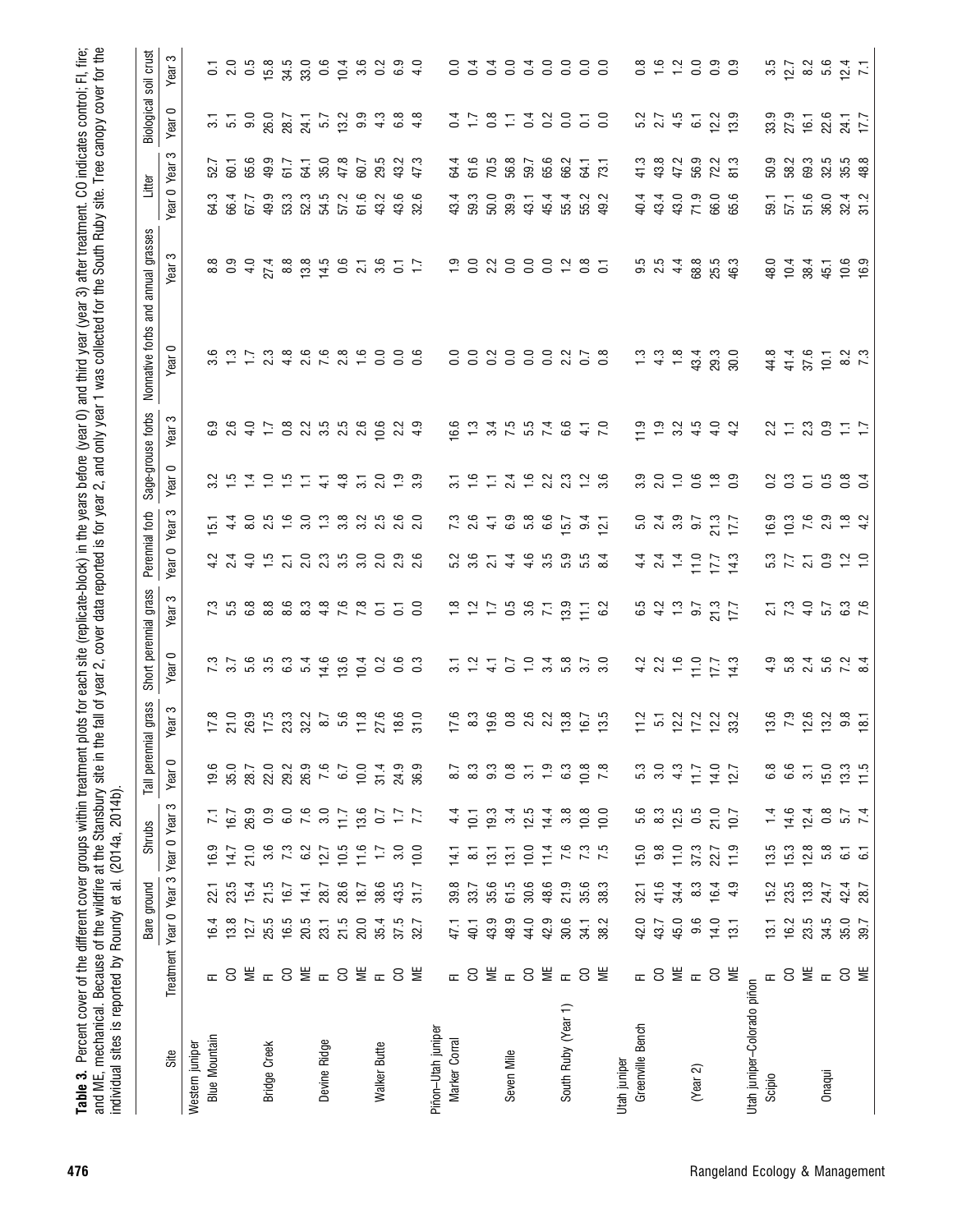Table 4. Mean density across sites for each treatment over time followed by the standard error in parentheses. Shrubs  $>50$  mm were considered established, and those  $<$  50 mm seedlings. CO indicates control; FI, fire; and ME, mechanical. Upper-case letters indicate a significant difference between treatments within years and lower-case letters significant differences within treatments across years at  $P < 0.05$ .

|                        |                      |                    | Density (no. $m^{-2}$ ) |                      |
|------------------------|----------------------|--------------------|-------------------------|----------------------|
| Treatment              | Year 0               | Year 1             | Year <sub>2</sub>       | Year 3               |
| Established shrubs     |                      |                    |                         |                      |
| CO                     | $0.58~(0.37)^A$      | $0.49~(0.21)^A$    | $0.48~(0.20)^A$         | $0.56~(0.27)^{A}$    |
| FL.                    | $0.61$ $(0.39)^{Ba}$ | $0.16~(0.16)^{Bb}$ | $0.17 (0.17)^{Bb}$      | $0.23$ $(0.19)^{Bb}$ |
| МE                     | $0.56$ $(0.29)^A$    | $0.51$ $(0.24)^A$  | $0.56$ $(0.24)^A$       | $0.67$ $(0.25)^A$    |
| Shrub seedlings        |                      |                    |                         |                      |
| CO                     | 0.13(0.16)           | 0.06(0.09)         | 0.07(0.08)              | 0.34(0.61)           |
| FL.                    | 0.10(0.11)           | 0.04(0.04)         | 0.11(0.17)              | 0.51(0.72)           |
| МE                     | 0.14(0.29)           | 0.02(0.03)         | 0.66(1.82)              | 0.46(0.64)           |
| Sagebrush seedlings    |                      |                    |                         |                      |
| CO.                    | 0.07(0.13)           | 0.02(0.04)         | $0.02$ $(0.02)^A$       | $0.09~(0.11)^A$      |
| FL.                    | $0.06$ $(0.10)^a$    | $0.01$ $(0.02)^a$  | $0.08$ $(0.16)^{Aa}$    | $0.44~(0.63)^{Bb}$   |
| МE                     | $0.07$ $(0.15)^{a}$  | $0.01$ $(0.02)^a$  | $0.60$ $(1.70)^{Bb}$    | $0.41 (0.64)^{Bb}$   |
| Tall perennial grasses |                      |                    |                         |                      |
| CO.                    | 6.4(3.62)            | 7.4(4.15)          | 6.3(2.87)               | 6.2(4.44)            |
| FI.                    | 5.9(2.48)            | 5.9(2.97)          | 5.2(2.82)               | 5.4(2.13)            |
| МE                     | 7.8(5.37)            | 7.9(3.24)          | 8.1(3.47)               | 7.6(2.85)            |
| Perennial forbs        |                      |                    |                         |                      |
| CO                     | 4.2(3.48)            | 7.6(6.38)          | 4.8(2.89)               | 8.6(6.60)            |
| FL.                    | 5.9 (4.44)           | 11.0(8.72)         | 8.6(9.02)               | 9.7(7.90)            |
| МE                     | 6.2(7.09)            | 7.1(7.08)          | 5.9(6.07)               | 8.5 (7.08)           |

mechanical treatments resulted in an immediate increase in native or nonnative herbaceous cover. In fact, in year 1 for the fire treatment there was a consistent and significant decline in tall perennial grasses, biological soil crusts, and litter in addition to woody vegetation, resulting in a significant increase in bare ground. The decline in tall perennial grasses in the first year is consistent with other studies conducted in the region (Blaisdell 1953; Countryman and Cornelius 1957; Harniss and Murray 1973; Young and Evans 1978; Everett and Ward 1984; West and Hassan 1985; Cook et al. 1994; Hosten and West 1994; Pyle and Crawford 1996; Bates et al. 2000; West and Yorks 2002; Seefeldt et al. 2007; Davies and Bates 2008; Ellsworth and Kauffman 2010; Rhodes et al. 2010). In a comprehensive literature review of fire effects on plants and soils in the Great Basin region the decline in tall perennial grass cover in the first year following fire was observed in 86% of the studies (Miller et al. 2013). In our study, tall perennial grass cover quickly recovered in the fire treatment in year 2 compared to year 0 and in year 3 was greater than the control. The majority of studies (90%) conducted in the region reported that recovery of tall perennial grasses occurred within the second or third year following fire (Miller et al. 2013). In the mechanical treatment tall perennial grass cover did not differ in year 1 but increased to percentages higher than year 0 and the control in year 2 and year 3. Even where tree cover was in the middle or upper phases of infilling, perennial grasses increased following cutting on these sites (Roundy et al. 2014a). Increases in perennial grasses following cutting of Utah juniper and singleleaf piñon have been reported in Nevada, where levels of this cover group were not depleted prior to treatment (Everett and Sharrow 1985a, 1985b). On the other hand, increases were not reported on treated sites where cover of this group was low  $(< 1\%)$  (Bristow 2010; Koniak 1985). Sandberg bluegrass (short perennial grass) did not decline following fire treatment in year 1, nor did it increase in cover in year 1 to year 3 across either treatment. Others have reported little to no change in this species following treatment (Blaisdell 1953; Wright and Klemmedson 1965; Young and Evans 1978; Akinsoji 1988). However, an increase in Sandberg bluegrass cover was reported in the third postfire year in eastern Oregon (Davies et al. 2012).

Although we reported a significant increase in perennial forb cover following both treatments, the response reported in other studies in the region have been markedly inconsistent. A number of studies reported no change in perennial forb biomass during the first 1–5 yr following fire compared to levels in prefire treatment or nearby untreated plots (Cook et al. 1994; Hosten and West 1994; Fischer et al. 1996; West and Yorks 2002; Beck et al. 2008; Rhodes et al. 2010; Bates et al. 2011), whereas other studies have reported increases (Stager and Klebenow 1987; Martin 1990; Pyle and Crawford 1996; Wrobleski and Kauffman 2003; Bates et al. 2011). Site characteristics are likely a key attribute that influence the postfire response of this cover group. Perennial forbs did not increase on soils with mesic temperature and aridic  $\approx 300$ -mm precipitation) moisture regimes on previous studies (Miller et al. 2013). However, perennial forbs did increase following treatment on frigid/xeric soils in 70% of previous studies. Our sites were on the cool end of mesic and moist end of aridic (250–300 mm), which may explain the positive response in perennial forbs. Mixed results in perennial forb response may also be attributed to variation in predisturbance composition and annual precipitation in the years following fire.

In our study, forbs used by sage-grouse increased with both prescribed fire (years 1–3) and mechanical treatment (years 2– 3). However, this increase was largely a result of an increase in annual forbs known to be eaten by sage-grouse. This may be a short-term response, because these forbs are typically early successional. Rhodes et al. (2010) reported increases in sagegrouse annual food forbs the first year following fire, but levels declined to unburned levels in years 2–5.

We attributed the increase in tall perennial grass and perennial forb cover in year 2 and year 3 in both treatments to increased growth of residual plants that were present on the site prior to treatment, because increased cover was not accompanied by an increase in plant density. Others have reported that the initial response of cover and biomass for perennial grasses and forbs in the first and often second year following fire is primarily the result of growth from plants that survived the disturbance (Everett and Sharrow 1985b; West and Hassan 1985; Hassan and West 1986; Bates et al. 2000; Wehking 2002; Bates et al. 2009; Davies et al. 2009). The occurrence and relative abundance of resident perennial grasses and forbs on a site prior to treatment is therefore a more important driver of early and midsuccessional trajectories following disturbance than the seed bank (Koniak and Everett 1982; Everett and Sharrow 1985a; Allen et al. 2008; Pekas 2010).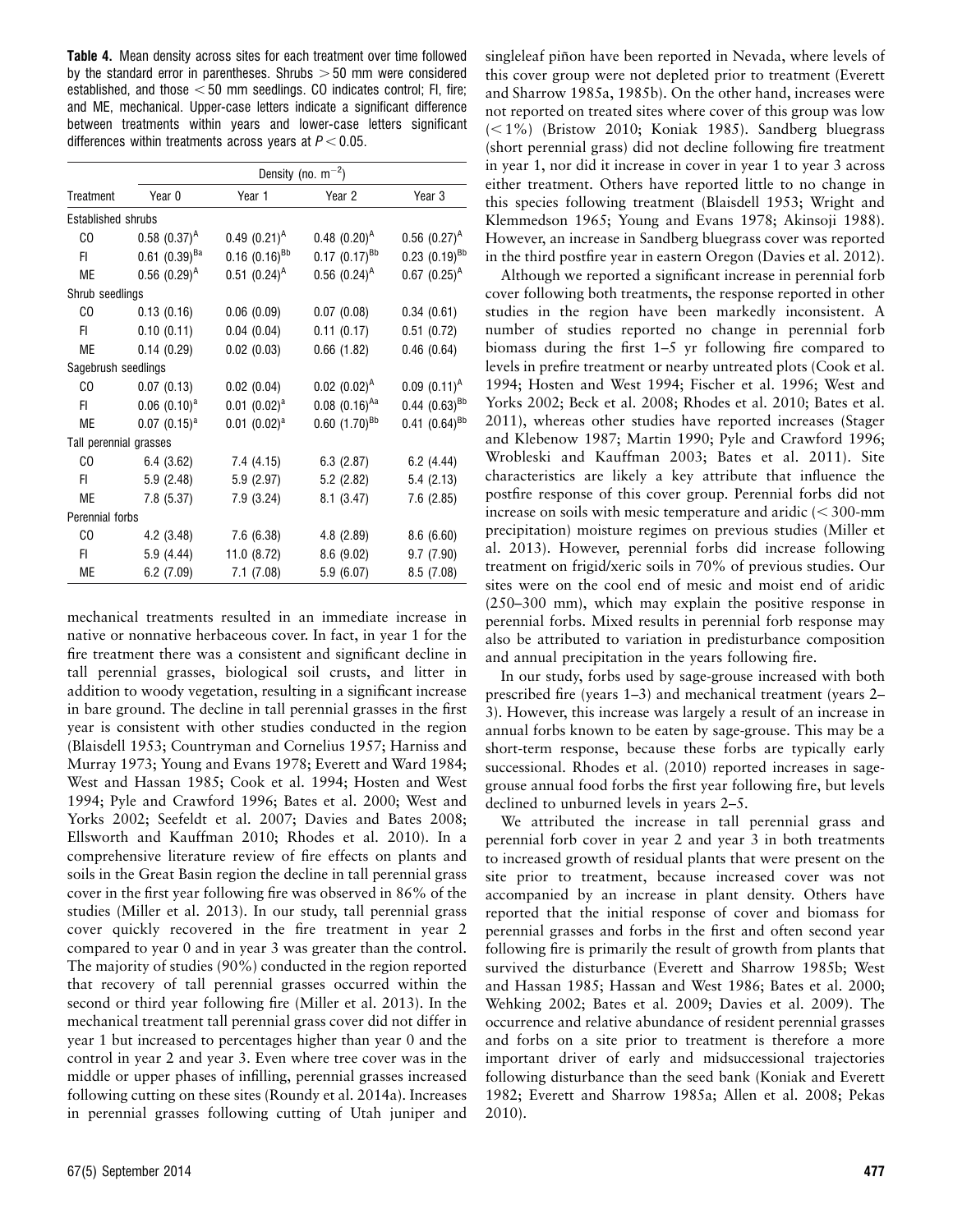Bare ground nearly doubled in the fire treatment in the first postfire year. However, it declined in year 2 and had nearly returned to prefire treatment levels by year 3. This was likely a result of increased cover in tall perennial grasses, forbs, nonnatives, and litter in the fire treatment in year 2 and year 3, compared to year 1. Litter cover in the fire-treatment plots also recovered to near prefire treatment levels by year 3 following treatment. The increase in litter can be important in the recovery of a site, by reducing negative soil water potentials and soil surface temperatures, which in turn can enhance seedling emergence (Evans and Young 1970; Chambers 2000). Biological soil crusts, however, did not show signs of recovery by year 3 in the fire-treatment plots. West and Hassan (1985) reported an 80% reduction in biological soil crusts following fire. Recovery of biological soil crusts can occur within a decade or can take centuries (Callison et al. 1985; Johansen 2001). Following a fire in Wyoming big sagebrush, Hilty et al. (2004) reported an increase in short mosses but a decline in tall mosses and lichens. The increase in bare ground and decline in biological soil crusts did not occur in the mechanical treatment, which did not differ from the control treatment. However, litter significantly increased in the mechanical treatment, compared to year 0 and the controls in all three posttreatment years. Although not measured, litter depth increased beneath the fallen tree canopies.

One of the primary concerns in treating conifer-encroached shrublands is the potential increase of nonnative annual grasses and forbs. In this study, nonnative plant cover did not increase in year 1 in either treatment but increased significantly in year 2 and year 3. Several authors have reported increases in nonnative species during the early years following treatment of conifer encroached shrublands (Barney and Frischknecht 1974; Tausch and Tueller 1977; Quinsey 1984; Koniak 1985). However, the delayed response in year 1 has been reported by the majority of studies conducted in the region (Young and Evans 1978; West and Hassan 1985; Young and Miller 1985; Hassan and West 1986; Akinsoji 1988; Cook et al. 1994; Pyle and Crawford 1996; Bates et al. 2000; Davies et al. 2007; Mata-Gonzalez et al. 2007; Rowe and Leger 2011). The limited response of nonnative forbs and grasses in the first year after fire may be a result of reduced microsites available for germination and establishment (Hilty et al. 2003; Davies et al. 2009), reduced litter cover, and/or consumption of seed by fire (Young and Evans 1975; Hassan and West 1986; Humphrey and Schupp 2001; Allen et al. 2008). The magnitude of increase in nonnative cover in year 2 and year 3 was greatest in the fire-treatment plots, but was variable across our study sites and treatments. The three warmest sites in our study area had the highest cover of nonnative species. Others have reported greater increases in nonnative species on warmer compared to cooler sites (Chambers et al. 2014; Roundy et al. 2014a, 2014b). In the fire-treatment plots, cover of nonnatives was generally less  $\left($  < 10%) on sites occupied by mountain big sagebrush (Artemisia tridentata Nutt. subsp. vaseyana [Rybd.] Beetle) on frigid soils compared to Wyoming big (Artemisia t. subsp. wyomingensis Beetle & Young) or basin big sagebrush (Artemisia t. subsp. tridentata) sites, which occupied mesic soils  $( > 30\%)$ . Prior studies indicate that growth and reproduction of the nonnative annual grasses that dominated in this study, especially cheatgrass (Bromus tectorum L.), are limited by cold temperatures in sagebrush ecosystems (Chambers et al. 2007). Although nonnative plant cover increased following both the fire and mechanical treatments, native plant cover in year 3 was 2.5–3.5 times greater in the fire treatment and mechanical treatments, respectively, compared to nonnative plant cover. Longer-term studies indicate that although nonnative annual grasses are likely to persist on warmer sites, their relative abundance over time depends on the cover and density of native perennial species, especially perennial herbs, and repeated occurrence of fire (Koniak and Everett 1982; Rew and Johnson 2010).

Recovery of sagebrush cover is a primary concern, as it provides valuable habitat for many wildlife species, particularly for sagebrush obligates (Connelly et al. 2004). As expected, fire significantly reduced cover and densities of sagebrush and other established shrubs, whereas the mechanical treatment had no initial effect on shrub cover. The number of years required for sagebrush canopies to recover to predisturbance levels can range from 15 to  $> 50$  yr (Ziegenhagen 2004) and has been reported to average 30–35 yr in cooler, moister sagebrush cover types (Harniss and Murray 1973; Barney and Frischknecht 1974; Watts and Wamboldt 1996; Nelle et al. 2000; Ziegenhagen 2004; Nelson et al. 2014). However, compared to mountain big sagebrush, postfire recolonization of Wyoming big sagebrush has been reported to be very slow to nearly nonexistent (Ralphs and Busby 1979; Hosten and West 1994; West and Yorks 2002; Beck et al. 2008; Rhodes et al. 2010). Consistent with this finding, on our study higher sagebrush seedling densities occurred on the mountain big sagebrush sites on frigid soils compared to Wyoming and basin big sagebrush on mesic soils (Miller et al. 2013). In the mechanical treatment sagebrush seedling density was greater by year 2 than either the control or fire treatments, and in year 3 was higher in both the mechanical and fire treatments compared to densities in the control or year 0. However, this trend was not consistent across sites, ranging from 0 to 2 plants $\cdot$  m<sup>-2</sup>. Establishment of new sagebrush plants during the first few years following disturbance is a primary factor in determining the rate of recolonization. This is particularly true in fire-treated areas, where initial density and cover of established shrubs are severely reduced (Ziegenhagen and Miller 2009). Sagebrush seedling establishment has been reported to be strongly related to soil moisture availability (Boltz 1994) and seed source (Ziegenhagen and Miller 2009). Ziegenhagen (2004) estimated that densities of mature mountain big sagebrush and bitterbrush, when growing in combination, typically ranged between 0.87 and 1.3 plants  $\cdot$  m<sup>-2</sup> on sites considered to be fully occupied. Davies and Bates (2010) reported densities of 1.1 plants  $m^{-2}$  for mature mountain big sagebrush and  $0.5$  plants  $\cdot$  m<sup>-2</sup> for Wyoming big sagebrush across over 100 sites in southeast Oregon and northwest Nevada. Based on a sagebrush recovery model, densities of 0.26 sagebrush  $\cdot$  m<sup>-2</sup> in the third postfire year in northwestern Nevada were considered adequate for the stand to recolonize within 30 yr (Ziegenhagen and Miller 2009). In our study, sagebrush seedling densities in the third year following both the mechanical and fire treatments were over 0.40 plants  $\cdot$  m<sup>-2</sup>. However, density ranged from 0 to 2 plants  $\cdot$  m<sup>-2</sup> across our sites, indicating a wide range in the rate of recolonization.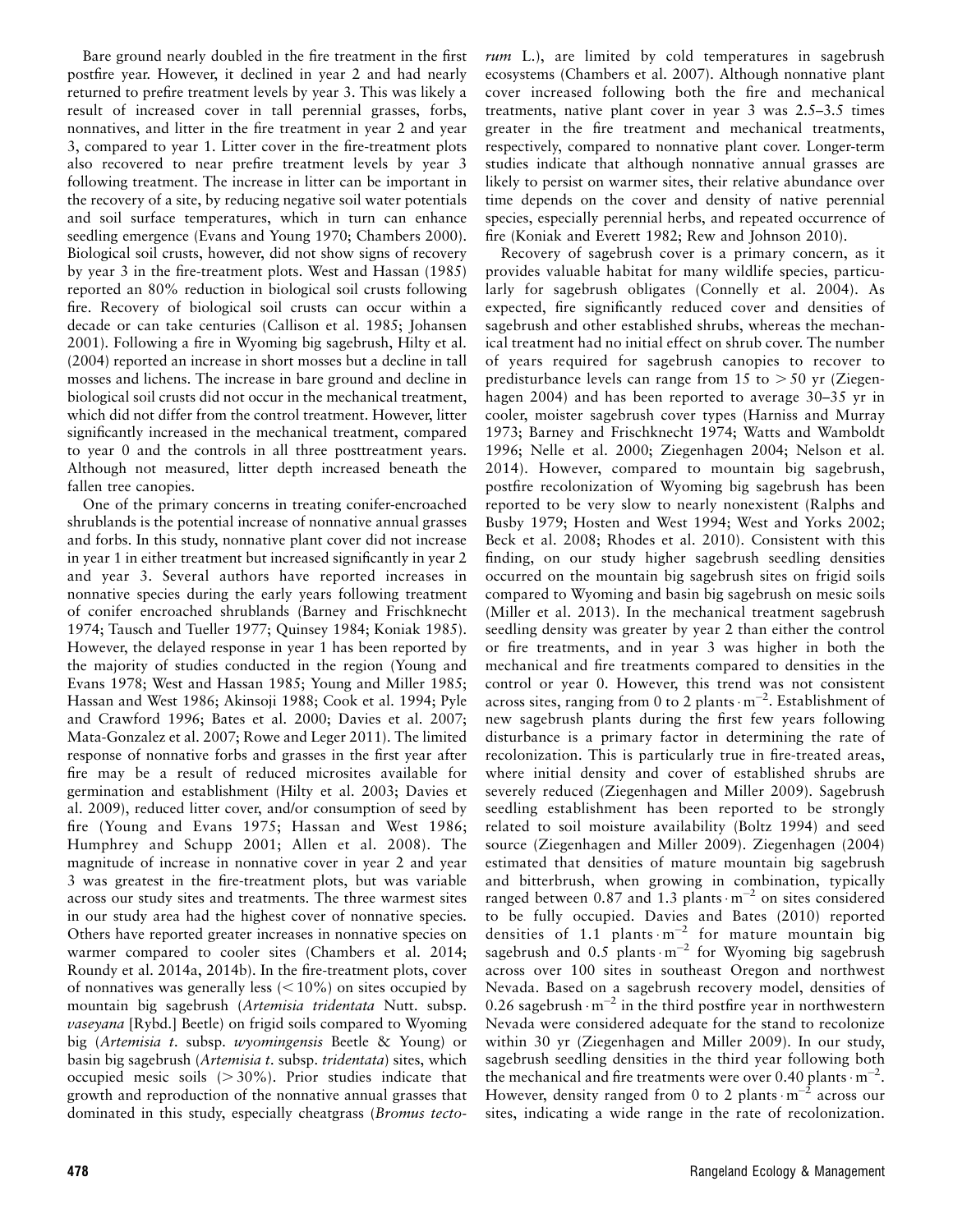Unlike herbaceous vegetation, sagebrush is solely dependent on seed banks or seed rain for recolonization.

#### ACKNOWLEDGMENTS

### MANAGEMENT IMPLICATIONS

This study indicates a relatively consistent pattern of vegetation response can be expected to occur the majority of the time within the range of study site conditions evaluated. These patterns and the differences between the burn and mechanical treatments have important implications for predicting management outcomes and selecting appropriate sites and treatments. When burning or mechanically removing piñon and or juniper an increase in both tall perennial grasses and perennial forbs can be expected across the majority of sites within the range of conditions evaluated in this study. However, an increase in nonnatives can also be expected, but will vary with sited conditions and type of treatment. The increase in nonnatives was greatest in burn treatment and on the warmer, drier sites (Chambers et al. 2014). Both treatments resulted in an increase in available soil water, emphasizing the importance of desirable residual vegetation that will reduce resource availability for invasive species (Roundy et al. 2014b). Elevated levels of nitrogen and the reduction of shrubs, tall perennial grasses, and biological soil crusts provides a greater opportunity for nonnatives to increase on a site following fire (Blank et al. 2007; Chambers et al. 2007) than after a mechanical treatment. Our results suggest that fire treatment is more likely to lower a treatment areas' resistance to invasives temporally, more than the mechanical removal of trees by cutting (Chambers et al. 2014). Thus, the overall composition and structure of the vegetation prior to treatment and soil moisture/temperature regimes are key site attributes that will influence recovery. This study suggests mechanical treatment will usually be a better option on warm dry sites, typically occupied by Wyoming big sagebrush. Advantages are less impact on the abundance of sagebrush and biological soil crusts, which recover very slowly on these sites. And the mechanical treatment usually resulted in a smaller increase in nonnative invasives. The greater abundance of biological soil crusts on warm dry compared to cool moist sites may result in their greater importance in the resilience and resistance to invasives on these more arid sites.

The primary limitation of this study is the limited number of years in which succession was evaluated following treatment. Three years was inadequate to evaluate the recolonization of sagebrush or determine long-term trends in perennial herbaceous species, the persistence of nonnatives, and the encroachment of conifers in both the fire and mechanical treatments. Indeed, long-term monitoring studies of succession following wild or prescribed fire and mechanical treatments of conifer-encroached shrublands, where time has not been substituted for space, are very limited in the Intermountain West (Miller et al. 2013). Only continued measurements of these sites will allow confident determination of potential changes in the abundance of introduced and native species in the future. In addition to the lack of longterm studies, few have reported the effects of repeated fires on plant succession.

We wish to thank Cliff Pereia, associate professor of statistics at Oregon State University, for his valuable guidance related to the statistical analysis. This is Contribution Number 85 of the Sagebrush Steppe Treatment Evaluation Project (SageSTEP), funded by the US Joint Fire Science Program, the Bureau of Land Management, the National Interagency Fire Center, and the Great Northern Landscape Conservation Cooperative.

### LITERATURE CITED

- ADAMS, A. W. 1975. A brief history of juniper and shrub populations in southern Oregon. Wildlife Research Report No. 6. Corvallis, OR: Oregon State Wildlife Commission. 33 p.
- AKINSOJI, A. 1988. Postfire vegetation dynamics in a sagebrush steppe in southeastern Idaho, USA. Plant Ecology 78:151–155.
- ALLEN, E. A., J. C. CHAMBERS, AND R. S. NOWAK. 2008. Effects of a spring prescribed fire treatment on the soil seed bank in sagebrush steppe exhibiting pinyon–juniper expansion. Western North American Naturalist 68:265–277.
- BARNEY, M. A., AND N. C. FRISCHKNECHT. 1974. Vegetation changes following fire in the pinyon-juniper type of west-central Utah. Journal of Range Management 27:91-96.
- BATES, J. D., K. W. DAVIES, AND R. N. SHARP. 2011. Shrub-steppe early succession following juniper cutting and prescribed fire. Environmental Management 47:468–481.
- BATES, J. D., R. F. MILLER, AND K. W. DAVIES. 2006. Restoration of quaking aspen woodlands invaded by western juniper. Rangeland Ecology and Management 59:88–97.
- BATES, J. D., R. F. MILLER, AND T. J. SVEJCAR. 2000. Understory dynamics in cut and uncut western juniper woodlands. Journal of Range Management 53:119-126.
- BATES, J. D., R. F. MILLER, AND T. J. SVEJCAR. 2007. Long-term vegetation dynamics in a cut western juniper woodland. Western North American Naturalist 67:549–561.
- BATES, J. D., E. C. RHODES, K. W. DAVIES, AND R. SHARP. 2009. Postfire succession in big sagebrush steppe with livestock grazing. Rangeland Ecology & Management 62:68–110.
- BECK, J. L., J. W. CONNELLY, AND K. P. REESE. 2008. Recovery of greater sage-grouse habitat features in Wyoming big sagebrush following prescribed fire. Restoration Ecology 17:393–403.
- BESTELMEYER, B. T., A. J. TUGEL, G. L. J. PEACOCK, D. G. ROBINETT, P. L. SHAVER, J. R. BROWN, J. E. HERRICK, H. SANCHEZ, AND K. M. HAVSTAD. 2009. State-and transition models for heterogeneous landscapes: a strategy for development and application. Rangeland Ecology and Management 62:1–15.
- BLAISDELL, J. P. 1953. Ecological effects of planned fire treatment of sagebrush-grass range on the upper Snake River Plains. Washington, DC, USA: US Department of Agriculture, Forest Service. 39 p.
- BLANK, R. S., J. C. CHAMBERS, B. A. ROUNDY, S. E. MEYER, AND A. WHITTAKER. 2007. Nutrient availability in rangeland soils: influence of prescribed fire treatment, herbaceous vegetation removal, over-seeding with Bromus tectorum, season, and elevation. Rangeland Ecology and Management 60:644–655.
- BOLTZ, M. 1994. Factors influencing postfire sagebrush regeneration in south-central Idaho. In: S. B. Monsen and S. G. Kitchen [EDS.]. Proceedings-Ecology and Management of Annual Rangelands. Ogden, UT, USA: US DEPARTMENT OF AGRICULTURE, FOREST SERVICE, INTERMOUNTAIN FOREST AND RANGE EXPERIMENT STATION. Report INT-GTR-313. p. 281–290.
- BRISTOW, N. A. 2010. Long-term vegetation response to treatments of prescribed fire and chaining in Great Basin pinyon–juniper woodlands [MS thesis]. Reno, NV, USA: University of Nevada. 88 p.
- BUNTING, S. C. 1985. Fire in sagebrush-grass ecosystems: successional changes. In: K. Sanders, and J. Durham [EDS.]. Proceedings—Rangeland Fire Effects. Boise, ID, USA: US DEPARTMENT OF INTERIOR, BUREAU OF LAND MANAGEMENT, IDAHO STATE OFFICE. p. 7–11.
- BURKHARDT, J. W., AND E. W. TISDALE. 1976. Causes of juniper invasion in southwestern Idaho. Ecology 57:472–484.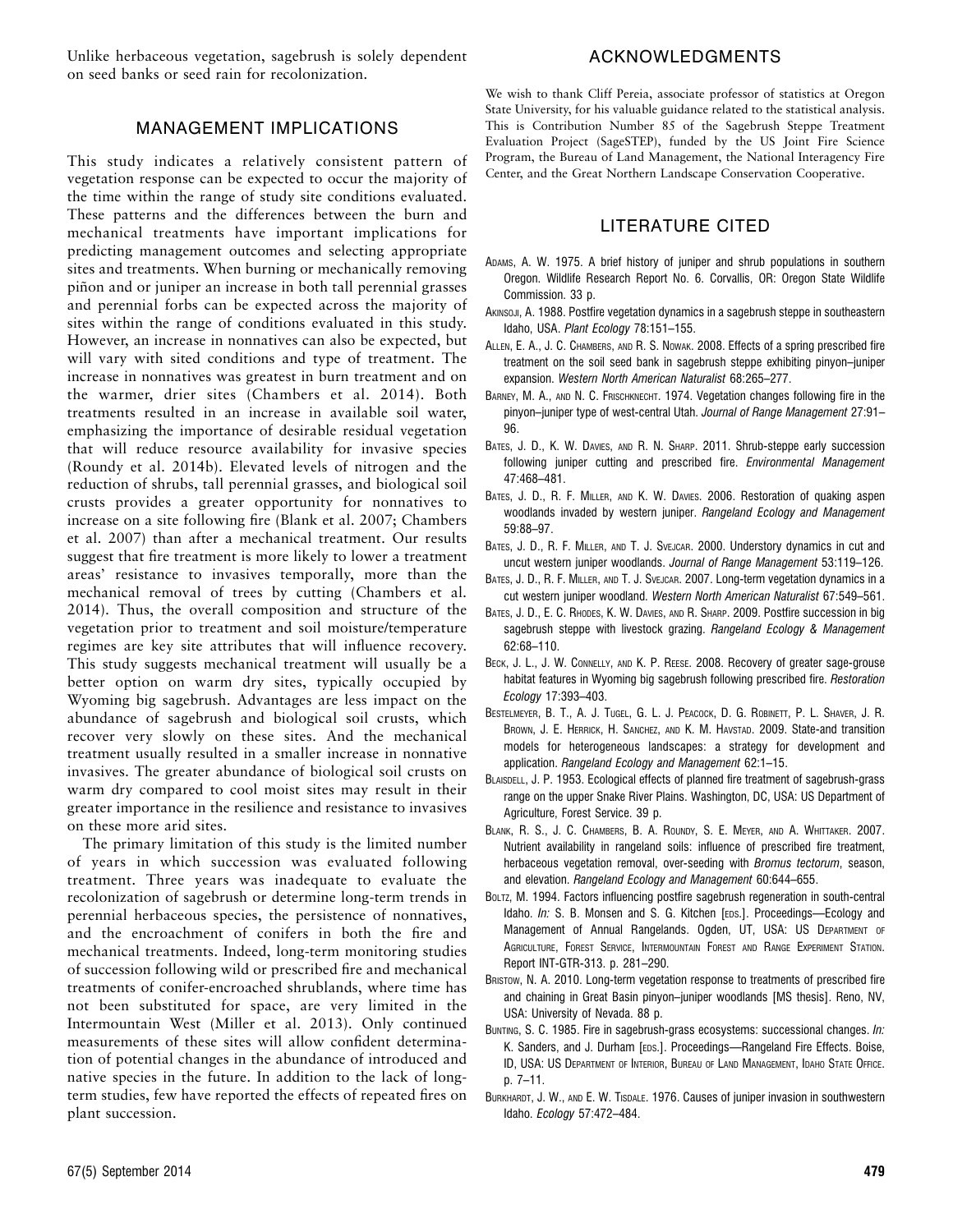- CALLISON, J., J. D. BROTHERSON, AND J. E. BROWN. 1985. Effects of long-term grazing on cryptogam crust cover in Navajo national monument, Arizona. Journal of Range Management 38:535–538.
- CARPENTER, S. R. 1990. Large-scale perturbations: opportunities for innovation. Ecology 71:2038–2043.
- CHAMBERS, J. C. 2000. Seed movements and seedling fates in disturbed sagebrush steppe ecosystems: implications for restoration. Ecological Applications 10:1400–1413.
- CHAMBERS, J. C., B. A. BRADLEY, C. D'ANTONIO, M. J. GERMINO, J. B. GRACE, S. P. HARDEGREE, R. F. MILLER, AND D. A. PYKE. 2013. Resilience to stress and disturbance and resistance to Bromus tectorum L. invasions in the cold desert of Western North America. Ecosystems 17:360–375.
- CHAMBERS, J. C., R. F. MILLER, D. I. BOARD, D. A. PYKE, B. A. ROUNDY, J. B. GRACE, E. W. SCHUPP, R. J. TAUSCH. 2014. Resilience and resistance of sagebrush ecosystems: implications for state and transition models and management treatments. Rangeland Ecology & Management 67:440–454.
- CHAMBERS, J. C., B. A. ROUNDY, R. R. BLANK, S. E. MEYER, AND A. WHITTAKER. 2007. What makes Great Basin sagebrush ecosystems invasible by Bromus tectorum? Ecological Monographs 77:117–145.
- CONNELLY, J. W., S. T. KNICK, M. A. SCHROEDER, AND S. J. STIVER. 2004. Conservation assessment of greater sage-grouse and sagebrush habitats. Cheyenne, WY, USA: Western Association of Fish and Wildlife Agencies. Unpublished report.
- COOK, J. G., T. J. HERSHEY, AND L. L. IRWIN. 1994. Vegetative response to fire treatment on Wyoming mountain-shrub big game ranges. Journal of Range Management 47:296–302.
- COTTAM, W. P., AND G. STEWART. 1940. Plant succession as a result of grazing and of meadow desiccation by erosion since settlement in. Journal of Forestry 38:613-626.
- COULTRAP, D. E., K. O. FULGHAM, D. L. LANCASTER, J. GUSTAFSON, D. F. LILE, AND M. R. GEORGE. 2008. Relationships between western juniper (Juniperus occidentalis) and understory vegetation. Invasive Plant Science and Management 1:3–11.
- COUNTRYMAN, C. M., AND C. R. CORNELIUS. 1957. Some effects of fire on a perennial range type. Journal of Range Management 10:39–41.
- DAVIES, K. W., AND J. D. BATES. 2008. The response of Thurber's needlegrass to fall prescribed fire treatment. Rangeland Ecology & Management 61:188–193.
- DAVIES, K. W., AND J. D. BATES. 2010. Vegetation characteristics of mountain and Wyoming big sagebrush plant communities in the northern Great Basin. Rangeland Ecology & Management 63:461–466.
- DAVIES, K. W., J. D. BATES, AND J. J. JAMES. 2009. Microsite and herbaceous vegetation heterogeneity after fire treatment. Oecologia 159:597–606.
- DAVIES, K. W., J. D. BATES, AND R. F. MILLER. 2007. Short-term effects of fire treatment Wyoming big sagebrush steppe in southeast Oregon. Rangeland Ecology & Management 60:515–522.
- DAVIES, K. W., J. D. BATES, AND A. M. NAFUS. 2012. Comparing fire treatment and mowing treatments in mountain big sagebrush steppe. Environmental Management 50:451-461. Ellsworth, L. M., and J. B. Kauffman. 2010. Native bunchgrass response to prescribed fire in ungrazed mountain big sagebrush ecosystems. Fire Ecology 6:86–96.
- ERDMAN, J. A. 1970. Pinyon–juniper succession after natural fires on residual soils of Mesa Verde, Colorado. In: BRIGHAM YOUNG UNIVERSITY SCIENCE BULLETIN. BIOLOGICAL SERIES 11, NO. 2. 26 p.
- EVANS, R. A., AND J. A. YOUNG. 1970. Plant litter and establishment of alien annual weed species in rangeland communities. Weed Science 18:697–702.
- EVERETT, R. L., AND S. H. SHARROW. 1985a. Understory response to tree harvesting of singleleaf pinyon and Utah juniper. Great Basin Naturalist 45:105–112.
- EVERETT, R. L., AND S. H. SHARROW. 1985b. Response of grass species to tree harvesting in singleleaf pinyon–Utah juniper stands. Ogden, UT, USA: US Department of Agriculture, Forest Service, Intermountain Forest and Range Experiment Station. Report INT-RP-334. 7 p.
- EVERETT, R. L., AND K. WARD. 1984. Early plant succession on pinyon–juniper controlled fire treatments. Northwest Science 58:57–68.
- FISCHER, R. A., K. P. REESE, AND J. W. CONNELLY. 1996. An investigation on fire effects within xeric sage grouse brood habitat. Journal of Range Management 49:194–198.
- GEDNEY, D. R., D. L. AZUMA, C. L. BOLSINGER, AND N. MCKAY. 1999. Western juniper in eastern Oregon. Corvallis, OR, USA: US Department of Agriculture, Forest Service, Pacific Northwest Research Station. Report PNW GTR-464. 53 p.
- HARNISS, R. O., AND R. B. MURRAY. 1973. Thirty years of vegetal change following fire treatment of sagebrush-grass range. Journal of Range Management 26:322– 325.
- HASSAN, M. A., AND N. E. WEST. 1986. Dynamics of soil seed pools in fire burned and unburned sagebrush semi-deserts. Ecology 67:269–272.
- HERRICK, J. E., J. W. VAN ZEE, K. M. HAVSTAD, L. M. BURKETT, AND W. G. WHITFORD. 2009. Monitoring Manual for Grassland Shrubland, and Savanna Ecosystems. Tucson, AZ, USA: University of Arizona Press. 36 p.
- HILTY, J. H., D. J. ELDRIDGE, R. ROSENTRETER, M. C. WICKLOW-HOWARD, AND M. PELLANT. 2004. Recovery of biological soil crusts following wildfire in Idaho. Journal of Range Management 57:89–96.
- HOLMES, A. L., AND R. F. MILLER. 2010. State-and-transition models for assessing grasshopper sparrow habitat use. Journal of Wildlife Management 74:1834– 1840.
- HOSTEN, P. E., AND N. E. WEST. 1994. Cheatgrass dynamics following wildfire on a sagebrush semidesert site in central Utah. In: S. B. Monsen and S. G. Kitchen [EDS.]. Proceedings—Ecology and Management of Annual Rangelands. Ogden, UT, USA: US DEPARTMENT OF AGRICULTURE, FOREST SERVICE, INTERMOUNTAIN FOREST AND RANGE EXPERIMENT STATION. REPORT INT-GTR-313. p. 56–62.
- HUMPHREY, L. D., AND E. W. SCHUPP. 2001. Seed banks of Bromus tectorum-dominated communities in the Great Basin. Western North American Naturalist 61:85–92.
- JOHANSEN, J. R. 2001. Impacts of fire on biological soil crusts. In: J. Belnap and O. Lange [EDS.]. Biological Soils Crust: Structure, Management and Functions. Berlin, Germany: Springer-Verlag. p. 385–400.
- JOHNSON, D. D., AND R. F. MILLER. 2006. Structure and development of expanding western juniper woodlands as influenced by two topographic variables. Forest Ecology and Management 229:7–15.
- KONIAK, S. 1985. Succession in pinyon-juniper woodlands following wildfire in the Great Basin. Great Basin Naturalist 45:556–566.
- KONIAK, S., AND R. L. EVERETT. 1982. Seed reserves in soils of successional stages of pinyon woodlands. American Midland Naturalist 108:295–303.
- LOUGHIN, T. 2006. Improved experimental design and analysis for long-term experiments. Crop Science 46:2492–2506.
- MARTIN, R. C. 1990. Sage Grouse Responses to Wildfire in Spring and Summer Habitats. Moscow, ID, USA: University of Idaho.
- MATA-GONZALEZ, R., R. G. HUNTER, C. L. COLDREN, T. MCLENDON, AND M. W. PASCHKE. 2007. Modeling plant growth dynamics in sagebrush steppe communities affected by fire. Journal of Arid Environments 69:144–157.
- MCIVER, J. D., M. BRUNSON, S. BUNTING, J. CHAMBERS, N. DEVOE, P. DOESCHER, J. GRACE, D. JOHNSON, S. KNICK, R. MILLER, M. PELLANT, F. PIERSON, D. PYKE, K. ROLLINS, B. ROUNDY, G. SCHUPP, R. TAUSCH, AND D. TURNER. 2010. The Sagebrush Steppe Treatment Evaluation Project (SageSTEP): A test of state and transition theory. Fort Collins, CO, USA: US Department of Agriculture Forest Service, Rocky Mountain Research Station. Report RMRS-GTR-237. 16 p.
- MILLER, R. F., J. D. BATES, T. J. SVEJCAR, F. B. PIERSON, AND L. E. EDDLEMAN. 2005. Biology, ecology, and management of western juniper (*Juniperus occidentalis*). Corvallis, OR, USA: Oregon State University Agricultural Experiment Station. Technical Bulletin 152. 82 p.
- MILLER, R. F., J. C. CHAMBERS, AND M. PELLANT. 2014. A field guide for selecting the most appropriate treatment in sagebrush and pinon-juniper ecosystems in the Great Basin. Fort Collins, CO, USA: US Department of Agriculture, Forest Service, Rocky Mountain Station. RMRS-GTR-322. 66 p.
- MILLER, R. F., J. C. CHAMBERS, D. A. PYKE, F. B. PIERSON, AND J. C. WILLIAMS. 2013. Fire effects on vegetation and soils in the Great Basin Region and the role of site characteristics. Fort Collins, CO, USA: US Department of Agriculture, Forest Service, Rocky Mountain Station. RMRS-GTR-308. 136 p.
- MILLER, R. F., S. T. KNICK, D. A. PYKE, C. W. MEINKE, S. E. HANSER, M. J. WISDOM, AND A. L. HILD. 2011. Characteristics of sagebrush habitats and limitations to long-term conservation. In: S. T. Knick and J. W. Connelly [EDS.]. Greater Sage-Grouse: Ecology and Conservation of Landscape Species and Its Habitats. Berkeley, CA, USA: University of California Press. p. 146–184.
- MILLER, R. F., AND J. A. ROSE. 1995. Historic expansion of Juniperus occidentalis (western juniper) in southeastern Oregon. Great Basin Naturalist 55:37–45.
- MILLER, R. F., AND J. A. ROSE. 1999. Fire history and western juniper encroachment in sagebrush steppe. Journal of Range Management 52:550–559.